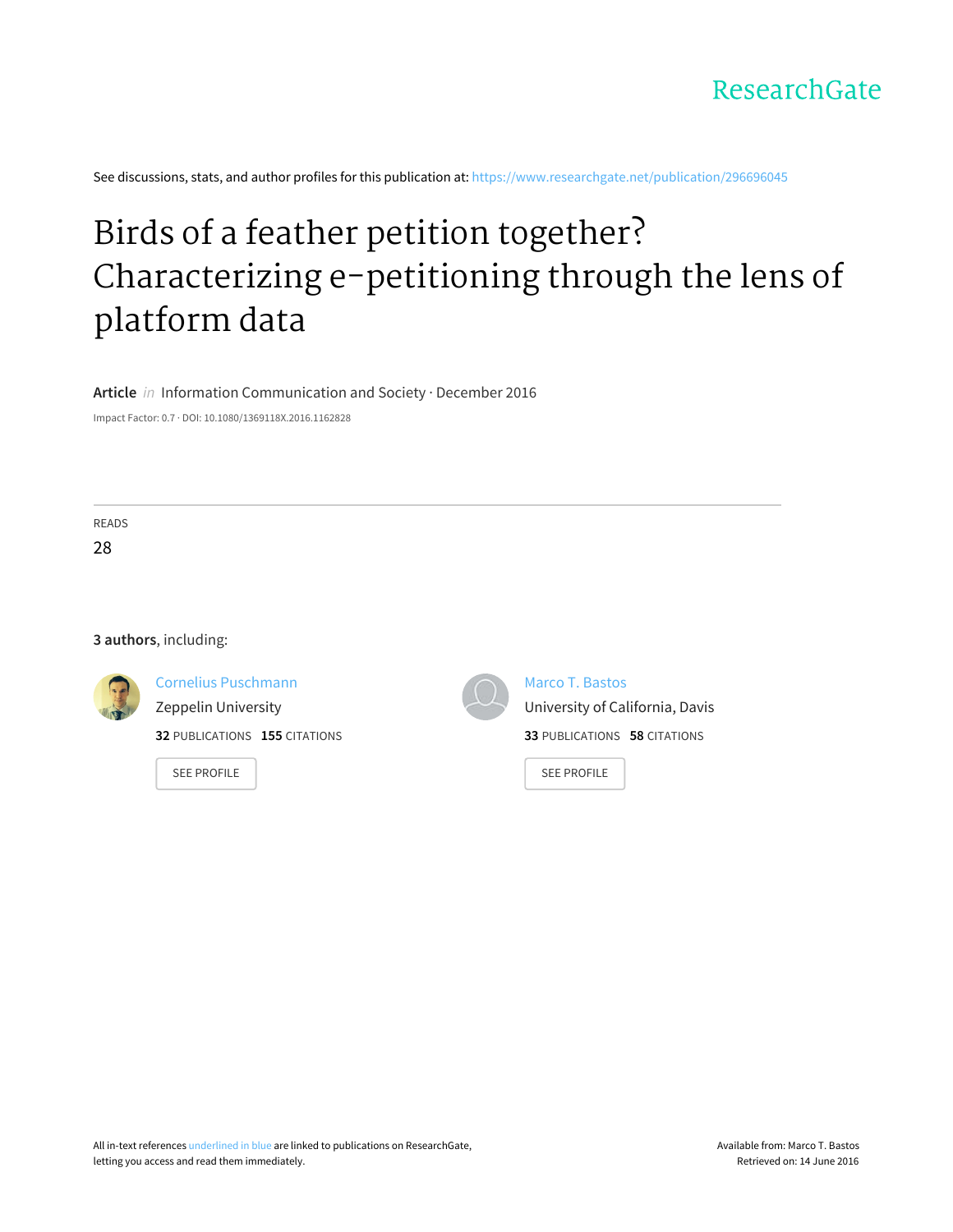## **Birds of a feather petition together? Characterizing e-petitioning through the lens of platform data**

Accepted for publication in *Information, Communication and Society* (pre-publication version: some changes still possible)

Cornelius Puschmann (*cornelius.puschmann@hiig.de*), Marco T. Bastos [\(bastos@ucdavis.edu\)](mailto:bastos@ucdavis.edu), and Jan-Hinrik Schmidt [\(j.schmidt@hans-bredow-institut.de\)](mailto:j.schmidt@hans-bredow-institut.de)

## **Abstract**

E-petitioning platforms are increasingly popular in Western democracies and considered by some lawmakers and scholars to enhance citizen participation in political decision-making. In addition to social media and other channels for informal political communication, online petitioning is regarded as both an instrument to afford citizens a more important role in the political process and allow them to express support for issues which they find relevant. Building on existing pre-internet systems, e-petitioning websites are increasingly implemented to make it easier and faster to set up and sign petitions. However, little attention has so far been given to the relationship between different styles of usage and the causes supported by different groups of users. The functional difference between signing paper-based petitions versus doing so online is especially notable with regard to users who sign large numbers of petitions. To characterize this relationship, we examine the intensity of user participation in the German Bundestag's online petitioning platform through the lens of platform data collected over a period of five years, and conduct an analysis of highly active users and their political preferences. We find that users who sign just a single petition favor different policy areas than those who sign many petitions on a variety of issues. We conclude our analysis with observations on the potential of behavioral data for assessing the dynamics of online participation, and suggest that quantity (the number of signed petitions) and quality (favored policy areas) need more systematic joint assessment.

## **Keywords**

e-petitioning, political participation online, behavioral data, content analysis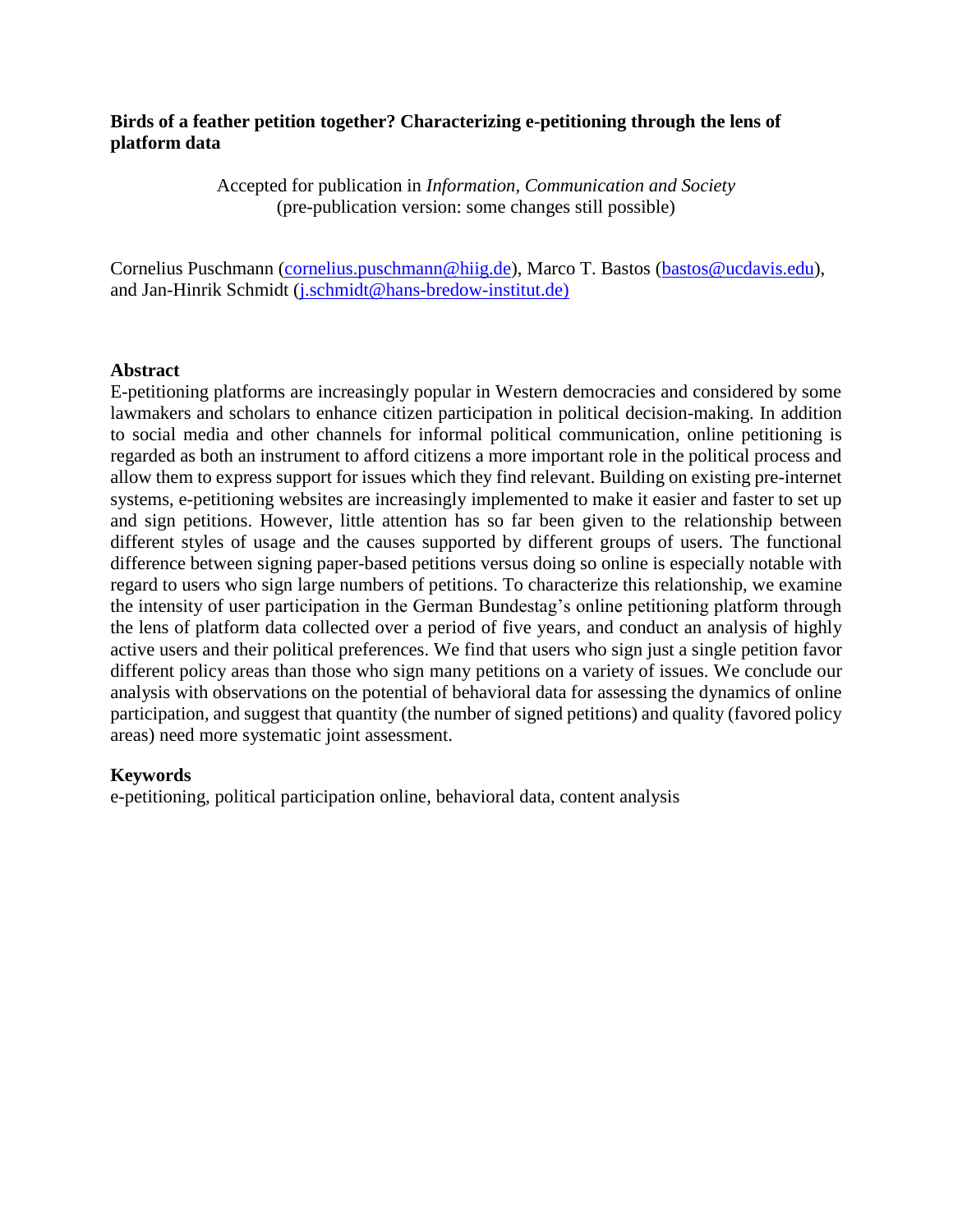## **Introduction**

The internet's potential to enhance political participation has attracted considerable interest in recent years, both in academia and among lawmakers, activists, and members of civil society ([Bimber, 1999](https://www.researchgate.net/publication/231381849_The_Internet_and_Citizen_Communication_With_Government_Does_the_Medium_Matter?el=1_x_8&enrichId=rgreq-bbd46a15905916549b6b3827777e58f7-XXX&enrichSource=Y292ZXJQYWdlOzI5NjY5NjA0NTtBUzozMzU2Mjk0NzgwNTU5MzZAMTQ1NzAzMTcxMTI1Mw==), Chadwick 200[6, Dahlgren, 2005](https://www.researchgate.net/publication/231382022_The_Internet_Public_Spheres_and_Political_Communication_Dispersion_and_Deliberation?el=1_x_8&enrichId=rgreq-bbd46a15905916549b6b3827777e58f7-XXX&enrichSource=Y292ZXJQYWdlOzI5NjY5NjA0NTtBUzozMzU2Mjk0NzgwNTU5MzZAMTQ1NzAzMTcxMTI1Mw==)). An increasing array of platforms, from social media services and discussion forums to e-government sites are at the disposal of political actors, and the relevance of such platforms in the political process is increasingly discussed ([Bennett and](https://www.researchgate.net/publication/287393379_The_logic_of_connective_action_Digital_media_and_the_personalization_of_contentious_politics?el=1_x_8&enrichId=rgreq-bbd46a15905916549b6b3827777e58f7-XXX&enrichSource=Y292ZXJQYWdlOzI5NjY5NjA0NTtBUzozMzU2Mjk0NzgwNTU5MzZAMTQ1NzAzMTcxMTI1Mw==) [Segerberg, 2012](https://www.researchgate.net/publication/287393379_The_logic_of_connective_action_Digital_media_and_the_personalization_of_contentious_politics?el=1_x_8&enrichId=rgreq-bbd46a15905916549b6b3827777e58f7-XXX&enrichSource=Y292ZXJQYWdlOzI5NjY5NjA0NTtBUzozMzU2Mjk0NzgwNTU5MzZAMTQ1NzAzMTcxMTI1Mw==)[, Couldry, 2015](https://www.researchgate.net/publication/274098889_The_myth_of_)[, Gil de Zuniga et al, 2009](https://www.researchgate.net/publication/235338021_Weblogs_Traditional_Sources_Online_and_Political_Participation_An_Assessment_of_How_the_Internet_Is_Changing_the_Political_Environment?el=1_x_8&enrichId=rgreq-bbd46a15905916549b6b3827777e58f7-XXX&enrichSource=Y292ZXJQYWdlOzI5NjY5NjA0NTtBUzozMzU2Mjk0NzgwNTU5MzZAMTQ1NzAzMTcxMTI1Mw==)). The extent to which online petitioning contributes to political deliberation more broadly remains a point of debate in the literature, partly because it is contested who exactly is represented online across different national, cultural, and linguistic communities. Along with initiatives for enhancing e-government, increasingly attention is directed at other, less formal types of participation. A number of parliamentary initiatives, such as the Parliamentary Commission on the Digital Society (Germany) and the Commission on Decision-Making in a Digital Society (UK) have sought to draw civil society stakeholder closer to debates on e-democracy. Yet, there is still a limited understanding of the potentials and constraints of online participation, partly due to the challenges in successfully distinguishing between different modes and degrees of engagement in digital platforms.

Governmental online petitioning platforms allow citizens to engage with lawmakers and rally around issues that they find relevant. By contrast to social media channels, which can be appropriated for informal political communication, the political aspirations of e-petitioning platforms are clearly visible. Building on existing pre-internet systems for collecting petitions, epetition sites are increasingly common in parliamentary democracies as part of a concerted effort to make it easier for citizens to participate in politics and promote a sense of political efficacy (see [Böhle and Riehm, 2013](https://www.researchgate.net/publication/250612263_E-petition_systems_and_political_participation_About_institutional_challenges_and_democratic_opportunities?el=1_x_8&enrichId=rgreq-bbd46a15905916549b6b3827777e58f7-XXX&enrichSource=Y292ZXJQYWdlOzI5NjY5NjA0NTtBUzozMzU2Mjk0NzgwNTU5MzZAMTQ1NzAzMTcxMTI1Mw==), for an comprehensive overview of e-petitioning in the European Union). In contrast to technical innovations to previously unmediated democratic processes, such as online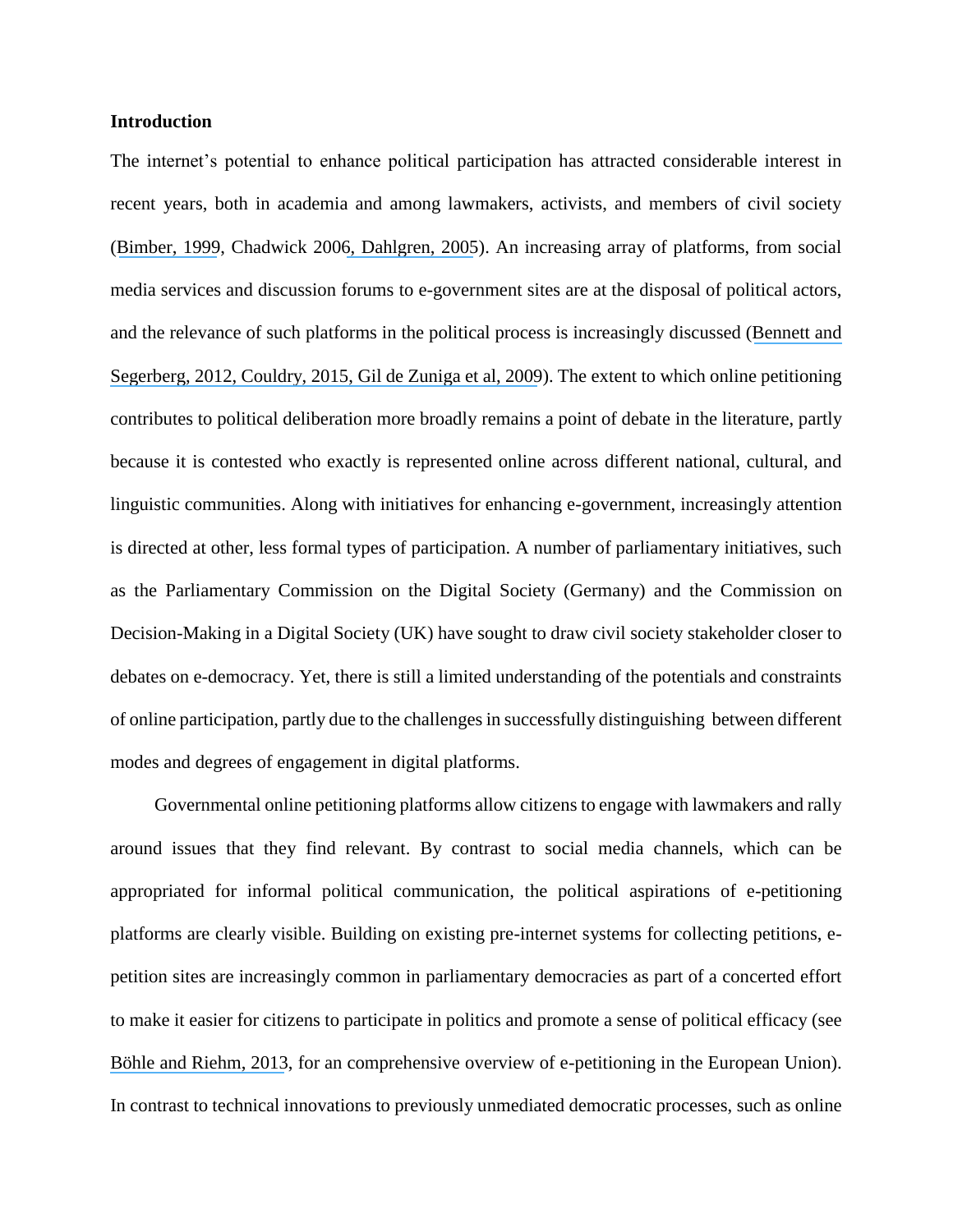voting, the outcomes of online petitions have no binding political consequences. The logic that persists across e-petitioning platforms is that when enough signatures have been be collected for a particular cause, the parliamentary petition committee will review the petition, with the potential for a public debate on the issue it addresses. E-petitioning platforms are in this line of thinking intended to complement, rather than replace, other components of e-democracy, and are tied to the hope of being able to enhance direct democracy and e-government services through a more immediate participation of citizens. Due to its relative ease of use and low cost, online petitioning has been described as a largely effective instrument for tapping the political interests of citizens on different levels, particularly in relation to social grievances (Alathur et al., 2012, Yang, 2009). Its success is a central interest to actors across the political spectrum, for its assumed potential to aid citizen participation and foster a feeling of efficacy among the electorate. Following this direction of thought, Yasseri et al. call e-petitions 'one of a growing portfolio of internet-based democratic innovations' (2013, p. 2) and Linder and Riehm argue that 'the e-petition system can be viewed as a small but nonetheless noteworthy contribution to increased institutional responsiveness' (2011, p. 21). Not all scholars are this optimistic. In his overview of parliamentary petition mechanism, Hough (2012) critically asks whether petitioning constitutes 'a parliamentary black hole' (p. 480). In his analysis of e-petitioning in the UK and Germany he differentiates three functions of petitions: to provide a link between parliament and citizen (a), to inform policy development (b), and to affect policy change (c). He argues that online petitions perform relatively well on the first aspect, less well on the second, and not well at all on the third, concluding that 'few petitions systems demonstrably enable citizens to influence the outcome of parliamentary debate and/or affect policy development' (Hough, 2012, p. 483).

E-petitioning platforms also represent an interesting data source for researchers seeking to learn more about the dynamics of political engagement in online spaces, both quantitatively and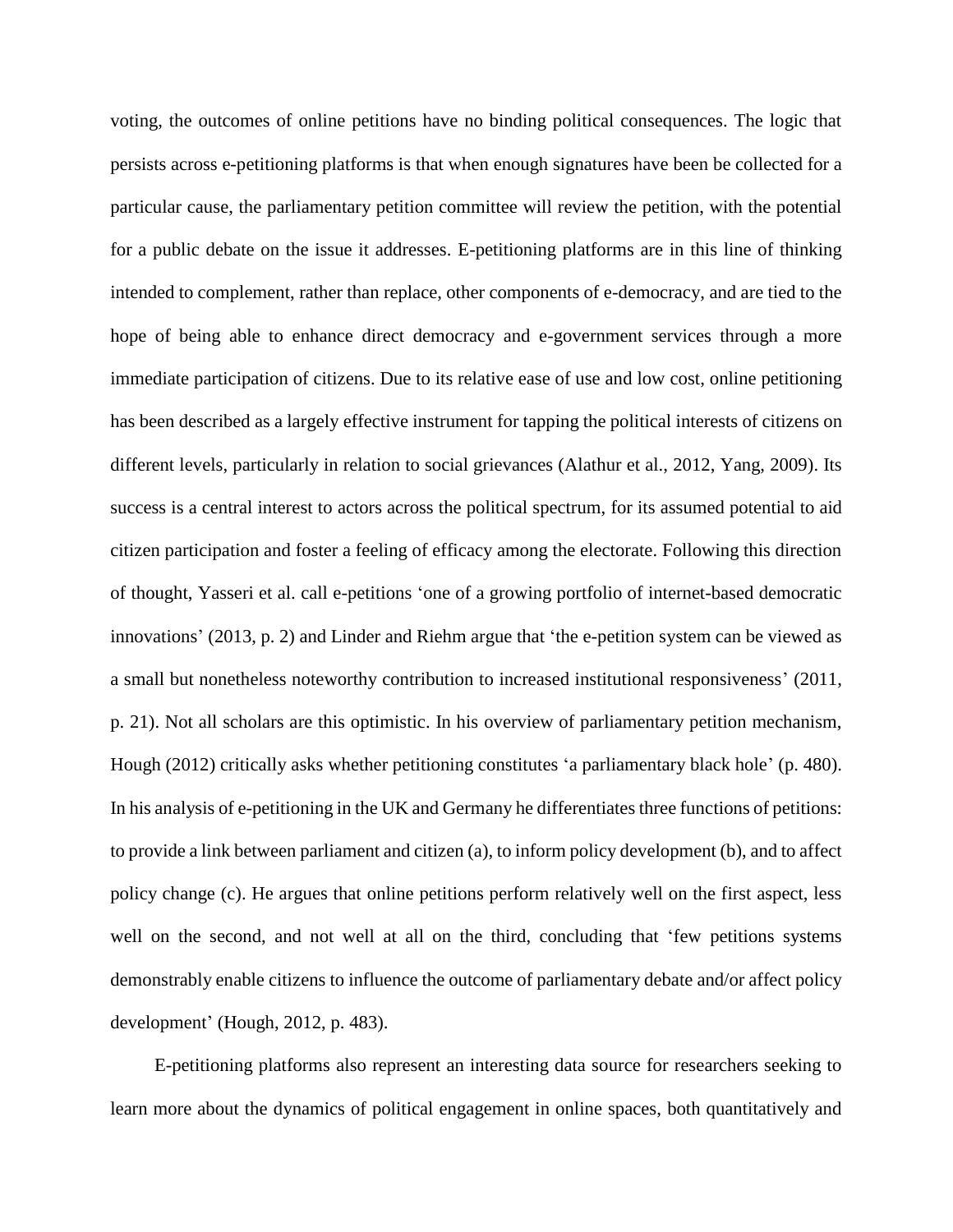qualitatively (Briasoulis, 2010). While the internet is widely regarded as a platform that enables political mobilization, such mobilization takes on many forms, and involves a broad range of actors, from lobby groups, corporations, and non-governmental organizations to private citizens. E-petitions are merely one form of participation that is intended to offer a chance at shaping the political process for these actors, though they are arguably targeted primarily at private individuals. Exploratory content-based research on e-petitioning platforms has been carried out to predict the success of petitions, to trace the network relations of petitions to each other, and to determine whether anonymous signing has an impact on user behavior ([Jungherr and Jürgens,](https://www.researchgate.net/publication/220006927_The_Political_Click_Political_Participation_Through_E-Petitions_in_Germany?el=1_x_8&enrichId=rgreq-bbd46a15905916549b6b3827777e58f7-XXX&enrichSource=Y292ZXJQYWdlOzI5NjY5NjA0NTtBUzozMzU2Mjk0NzgwNTU5MzZAMTQ1NzAzMTcxMTI1Mw==) 201[0, Schmidt](https://www.researchgate.net/publication/272306121_On_the_Use_of_the_E-Petition_Platform_of_the_German_Bundestag?el=1_x_8&enrichId=rgreq-bbd46a15905916549b6b3827777e58f7-XXX&enrichSource=Y292ZXJQYWdlOzI5NjY5NjA0NTtBUzozMzU2Mjk0NzgwNTU5MzZAMTQ1NzAzMTcxMTI1Mw==) [and Johnsen, 2014](https://www.researchgate.net/publication/272306121_On_the_Use_of_the_E-Petition_Platform_of_the_German_Bundestag?el=1_x_8&enrichId=rgreq-bbd46a15905916549b6b3827777e58f7-XXX&enrichSource=Y292ZXJQYWdlOzI5NjY5NjA0NTtBUzozMzU2Mjk0NzgwNTU5MzZAMTQ1NzAzMTcxMTI1Mw==)[, Yasseri et al, 2013](https://www.researchgate.net/publication/253954175_Modeling_the_Rise_in_Internet-based_Petitions?el=1_x_8&enrichId=rgreq-bbd46a15905916549b6b3827777e58f7-XXX&enrichSource=Y292ZXJQYWdlOzI5NjY5NjA0NTtBUzozMzU2Mjk0NzgwNTU5MzZAMTQ1NzAzMTcxMTI1Mw==)). The present study contributes to this body of scholarship, and simultaneously points to particular methodological opportunities afforded by behavioral data drawn from online platforms in general. Our central aim is to develop a new perspective on online participation by taking into consideration how intensely users contribute. As we will show, user groups delineated through quantitative indicators can also exhibit qualitative differences. At the same time, seeing petitioners largely through the lens of behavioral data also comes with conceptual restrictions and should accordingly be subject to careful theoretical reflection and debate among scholars.

Building on prior research on political participation online generally, and research into epetitioning platforms in particular, we put forward a set interrelated questions:

- 1. How many signatures do different groups of users, based on their level of activity, contribute proportionally?
- 2. What are the thematic preferences of the users within these groups?
- 3. What are the policy implications of serial petitioners for the democratic potential of epetitions?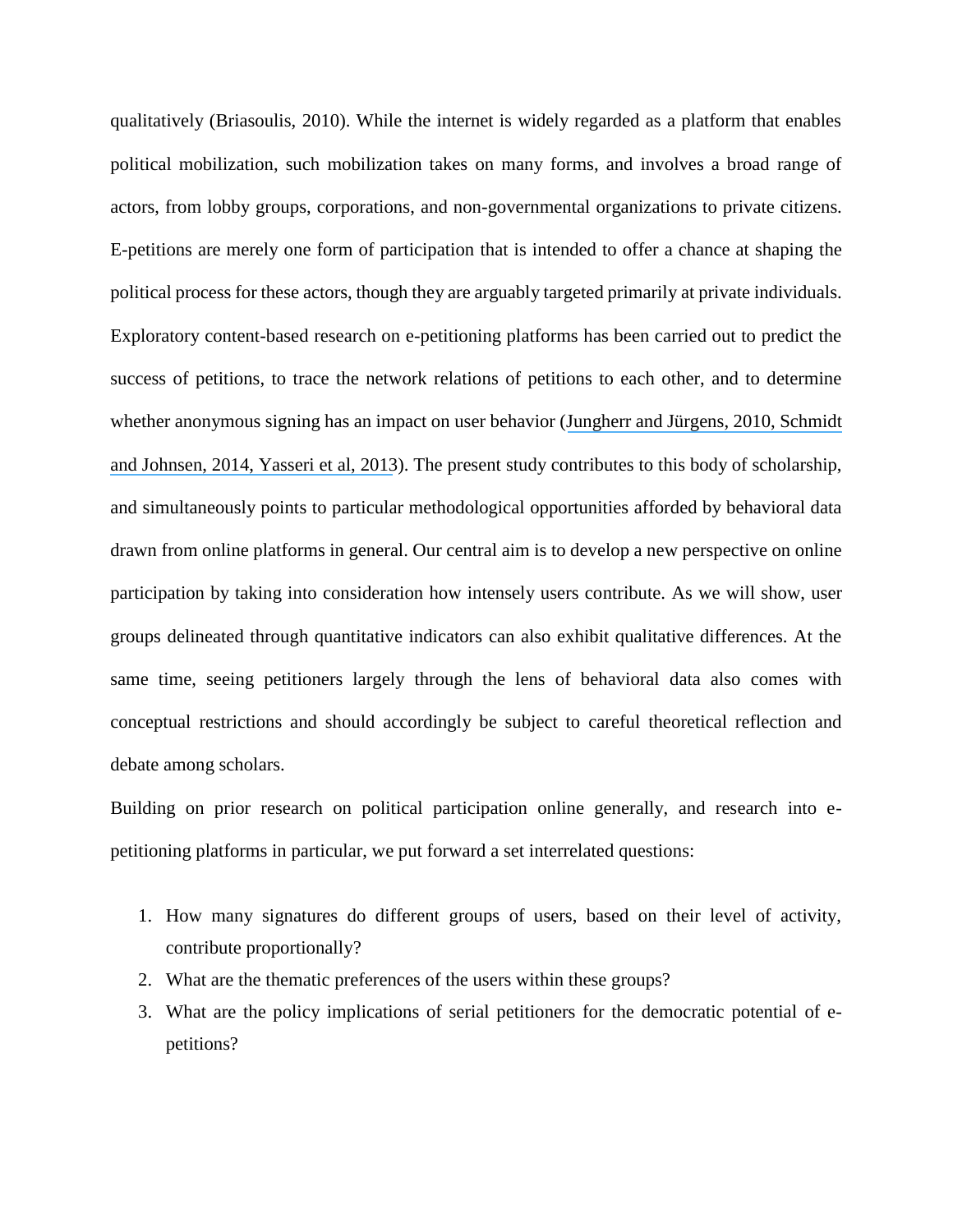Our questions place special emphasis on serial petitioners (i.e. users who sign multiple petitions over an extended period of time) given the potential similarities between highly-active epetitioners and social media users, thus foregrounding an issue that calls for ample theoretical and methodological debate in the social sciences: A small group of highly active users contributes an over-proportional share of the total activity. This has important consequences for the underlying assumptions on which e-petitioning platforms are built. While the same user cannot sign the same petition twice, she can sign any number of petitions, and as we will describe, some individuals sign hundreds of petitions within weeks. Even though a large portion of users only signs a single petition, never to return to the site, some users return on a regular basis over the course of several years.

## **Prior research on e-petitioning and political activism online**

Online deliberation on political issues takes a variety of different forms. From participating in political debate in online discussion forums and actively spreading political messages via social media to endorsing particular content by liking or retweeting it, various types of political actors, issues, and forms of engagement, can be differentiated (Ausserhofer and Maireder, 2013, Bastos and Mercea, 201[5, Larsson and Kalsnes, 2014](https://www.researchgate.net/publication/275458120_)). While the impact of these forms of activism is not yet fully understood, it has been suggested that engaging in 'clicktivism' does not further other forms of political engagement due to its low threshold, and may even deter users from participating in other ways ([Schumann and Klein, 2015](https://www.researchgate.net/publication/269274696_Substitute_or_stepping_stone_Assessing_the_impact_of_low-threshold_online_collective_actions_on_offline_participation_Substitute_or_stepping_stone?el=1_x_8&enrichId=rgreq-bbd46a15905916549b6b3827777e58f7-XXX&enrichSource=Y292ZXJQYWdlOzI5NjY5NjA0NTtBUzozMzU2Mjk0NzgwNTU5MzZAMTQ1NzAzMTcxMTI1Mw==)). Existing studies of online petitions have emphasized a range of aspects, particularly in relation to the methodological possibilities afforded by petition data, such as modeling success over time, tracing topical relationships between petitions and investigating the influence of anonymity on signing. Fewer studies have so far investigated the motives of participants, or addressed the relation of petition policy areas to the participation of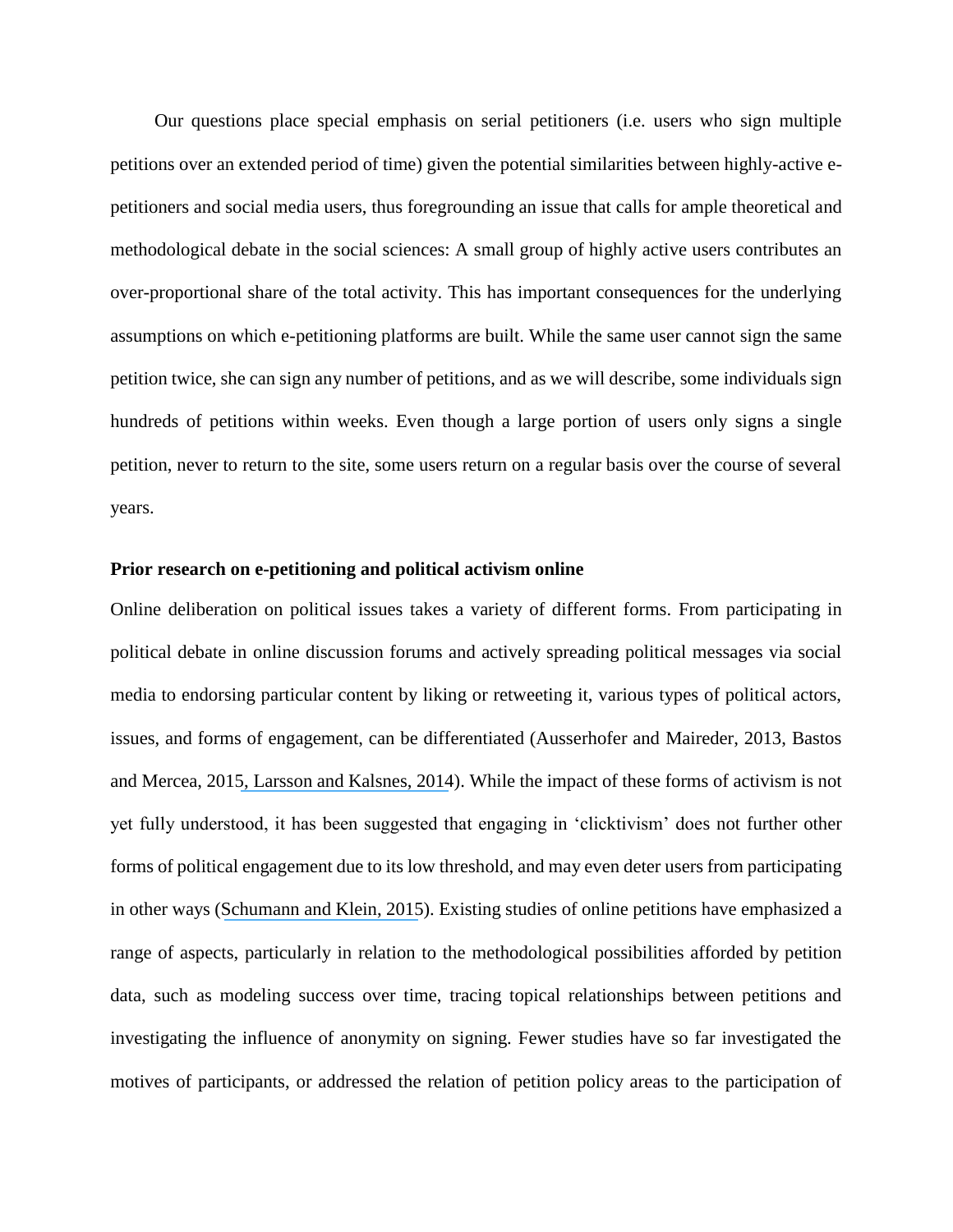particular user groups, though there is a general anticipation of an affinity towards internet-related issue among avid petitioners. Furthermore, the existing literature largely ignores differences with regard to level of participation, treating users as a relatively homogenous mass.

In their study of the European parliament's platform PETI, Cruickshank and Smith (2009), make the observation that conceptually, petitioning can be regarded as a hybrid form between pure representative democracy and direct democracy. In this context, it is often stressed that beyond the immediate question of success or failure for a given partition, the option to participate and to be able to communicate with the legislature is in itself important. [Cruickshank and Smith \(2009\)](https://www.researchgate.net/publication/252161670_SELF-EFFICACY_AS_A_FACTOR_IN_THE_EVALUATION_OF_E-PETITIONS?el=1_x_8&enrichId=rgreq-bbd46a15905916549b6b3827777e58f7-XXX&enrichSource=Y292ZXJQYWdlOzI5NjY5NjA0NTtBUzozMzU2Mjk0NzgwNTU5MzZAMTQ1NzAzMTcxMTI1Mw==)  highlight not only the different technical and legal implications of e-petitions across European countries, but also point to the variance in success between national electorates. Within this body of scholarship, electronic petitions are often championed as instruments of representative democracy despite considerable differences between the demographics of internet users and nonusers. In Germany, 86% of the population use the internet at least occasionally, with 72% accessing it every day or almost every other day (Seybert and Reinecke, 2014). This is higher than the European Union average at 78%, but lower than the United Kingdom at 92%. In another Eurostat survey, half of German internet users reported having used some form of e-government service, such as online tax reporting, less that in France with 60%, but more than in the UK (Seybert and Reinecke, 2013). These figures suggest that while the early experiments with e-petitioning may have reached only a small portion of the electorate, current implementations should have achieved a more representative adoption.

Linder and Riem (2011) conduct an in-depth survey of e-petitions, comparing them with traditional, typically paper-based petitions. Among other differences they find a considerably lower satisfaction with the e-petitioning process than with the traditional procedure, which they speculate could be a result of the large number of unsuccessful petitions in online platforms, in contrast to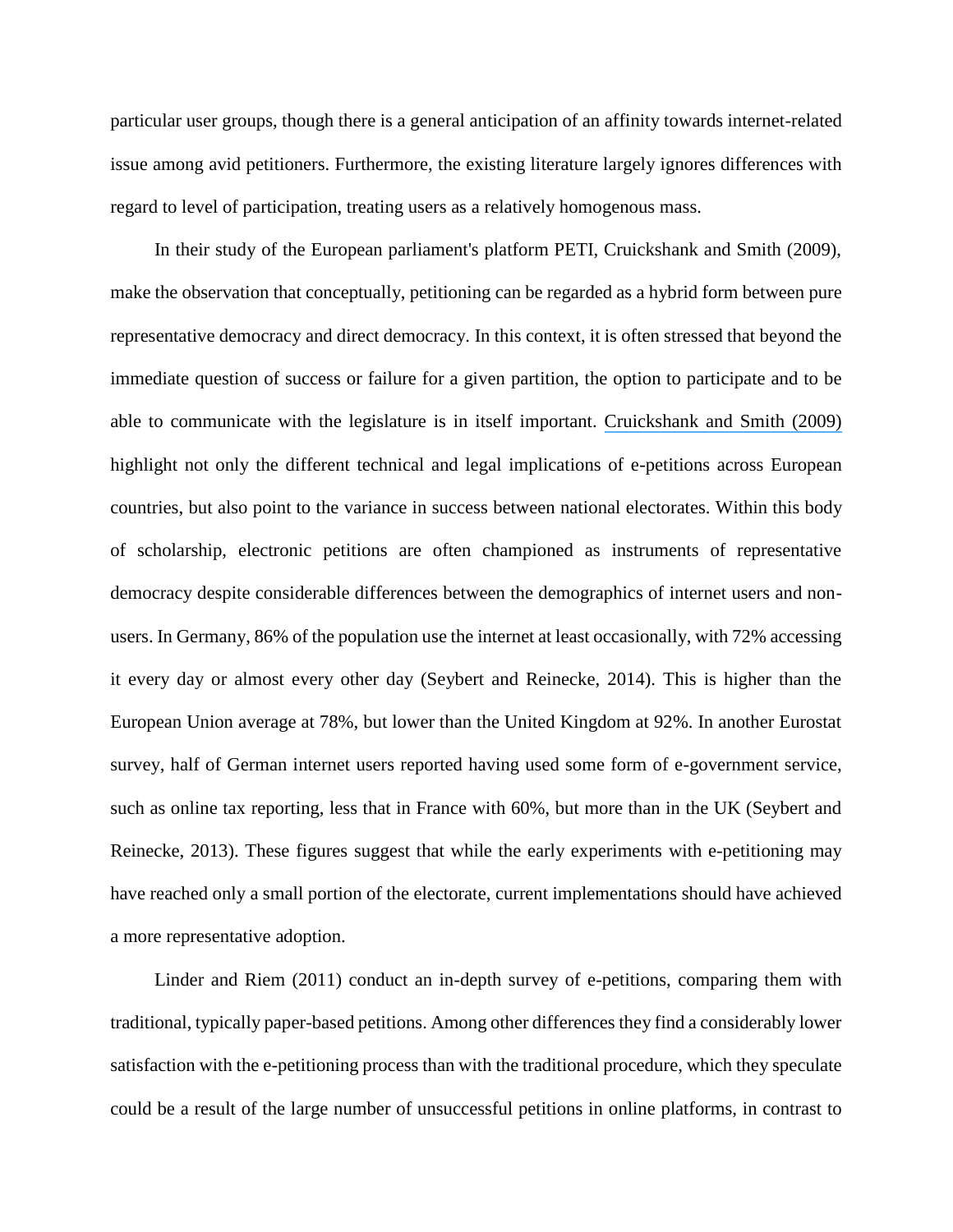the much lower overall volume of petitions in offline systems. They furthermore speculate whether e-petitions could be associated with a shift towards new issues and topics, as groups of citizens with particular agendas, such as internet freedom, are overrepresented – a sort of medium bias of online petitioning. Finally, they inquire whether issue profiles emerge based on preferences for certain topics paired with socio-demographic aspects, a point that we will return to in the course of this paper. The lower degree of satisfaction which they find among users of online petitions could also be interpreted as an indicator for secondary gratifications in petitioning, such as connecting to others or being entertained, which may play a lesser role in offline petitioning.

Yasseri, Hale, and Margetts (2013) draw on data from the UK Government's national petition platform (epetitions.direct.gov.uk) for their study. They analyze a dataset of over 20,000 petitions, very few of which achieve the 10,000 signatures necessary for consideration by the petition committee. In total, those petitions garner seven million signatures, making them relatively comparable to the platform discussed in this study. They introduce the metric of an average outreach factor which describes the likelihood of a petition to attract further signatures, a process that ends after 24 hours, when the petition's success becomes extremely unlikely. The analytical aim of predicting a petition's success draws a somewhat limited picture of the questions raised by online participation ore broadly, notwithstanding the policy appeal and the practical relevance of such models. Similar to the prediction of election results, the prediction of petition success seems somewhat at odds with the democratic considerations that underpin the motivation to implement instruments for online participation in the first place, methodological considerations aside (cf. [Tumasjan et al., 2010](https://www.researchgate.net/publication/215776042_Predicting_Elections_with_Twitter_What_140_Characters_Reveal_about_Political_Sentiment?el=1_x_8&enrichId=rgreq-bbd46a15905916549b6b3827777e58f7-XXX&enrichSource=Y292ZXJQYWdlOzI5NjY5NjA0NTtBUzozMzU2Mjk0NzgwNTU5MzZAMTQ1NzAzMTcxMTI1Mw==)[, Jungherr](https://www.researchgate.net/publication/220006925_Why_the_Pirate_Party_Won_the_German_Election_of_2009_or_The_Trouble_With_Predictions_A_Response_to_Tumasjan_A_Sprenger_TO_Sander_PG_Welpe_IM_Predicting_Elections_With_Twitter_What_140_Characters_Revea?el=1_x_8&enrichId=rgreq-bbd46a15905916549b6b3827777e58f7-XXX&enrichSource=Y292ZXJQYWdlOzI5NjY5NjA0NTtBUzozMzU2Mjk0NzgwNTU5MzZAMTQ1NzAzMTcxMTI1Mw==) et al., 2012).

Panagiotopoulos et al. investigate the intersection of social networking groups and online petitions to describe the relation between topics that receive both debate and broad support on social networking sites such as Facebook, yet fail to achieve a high number of signatures. The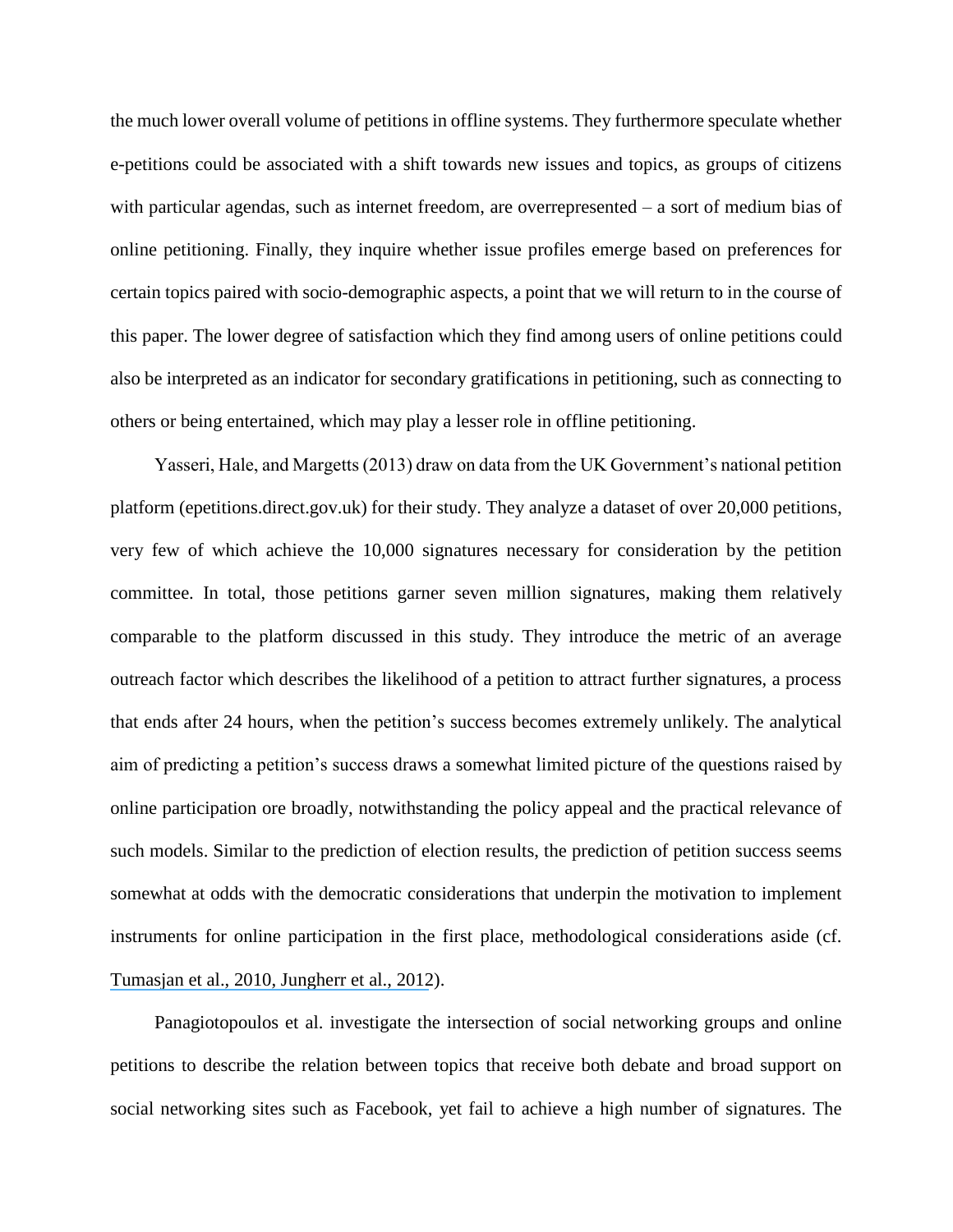authors uncover interesting disparities between causes that are popular, such as campaigning for the introduction of an additional national holiday, but receive few signatures (2011, p. 8). They also point to weaknesses in the design of to-date petition platforms as not inviting discourse, but rather limiting the role of petitioners artificially to that of rubber stampers providing push-button legitimacy to causes proposed by established political actors, a criticism echoed in principle by Alathur et al.'s case study of e-petitioning on environmental issues in India (2012).

An important aspect that underpins the widespread political interest in online petitions is to counter voter frustration and to empower citizens. Lee et al., in their study of the Taiwanese epetitioning platform, argue quite optimistically that '[t]the usage of e-democracy mechanism here could alleviate problems associated with unequal political participation' (2014, p. 38). Before the background of digital divide research, they address the question of whether e-petition platforms are at all viable given the fact that the groups is most need of being heard are at the same time those who are not represented online. They cite research that indicates a correlation between digitization and political participation, but also caution that: 'In the case of Taiwan, it would seem that the citizens' petitioning mechanism have generally been ''hijacked'' to become a tool of the political parties, with the participants invariably being found to be supporters of the various political parties, and acting as a result of the mobilization of local factions or political forces, such that a very high degree of inequitable participation is discernible' (Lee et al., 2014, p. 43). While the case of Taiwan differs from the usage of e-petitioning in European countries, the issue that online platforms provide a skewed representation of political opinions in the population is one that also informs the perspective taken in this paper. Lee et al.'s important contribution emphasizes that the affordances of online petitions are not equally distributed across population and are likely to underrepresent those who generally take no interest in political issues. As with other digital divide research, the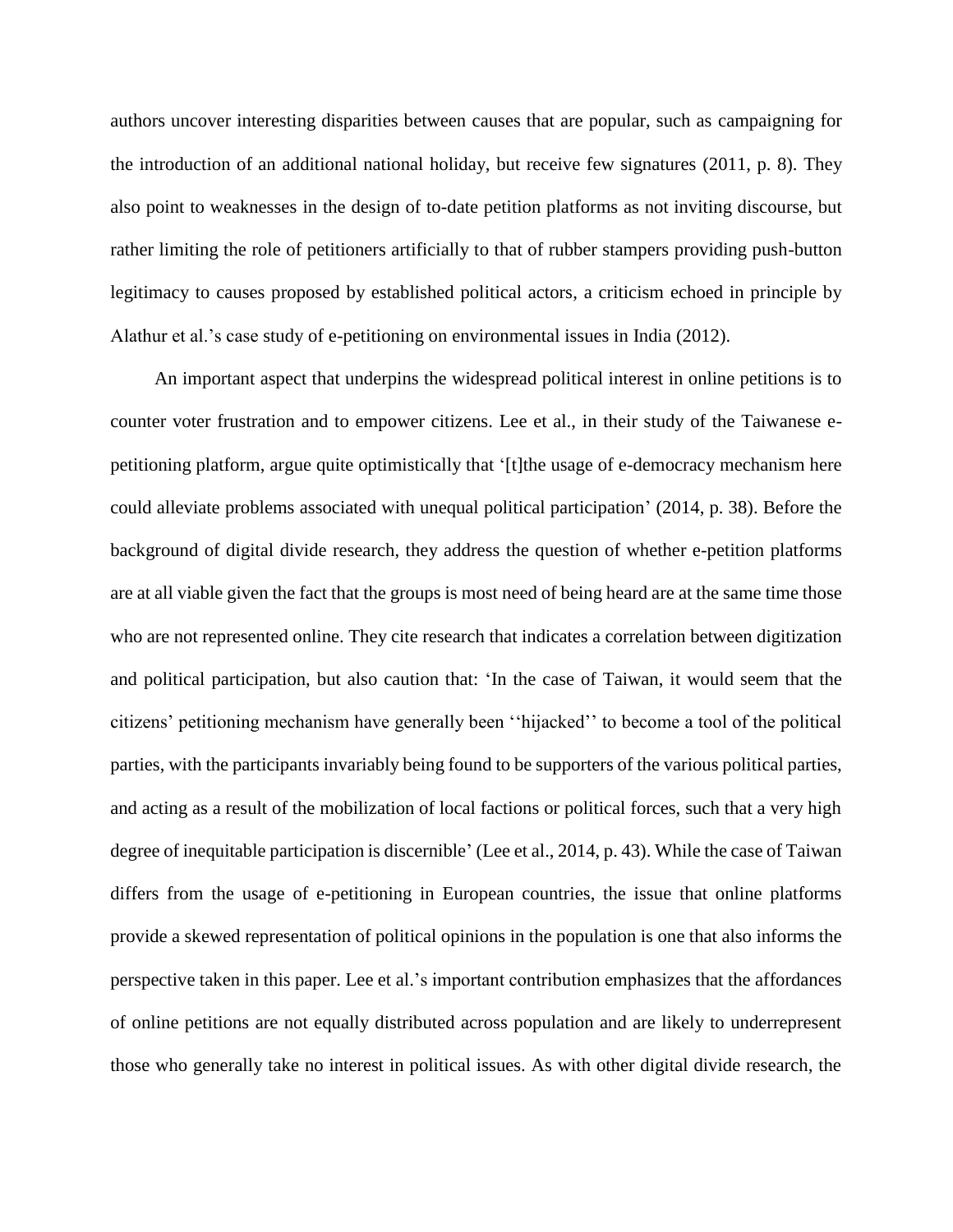authors find indications that age and education play a large role in the willingness to participate and the attitude towards both e-democracy and the internet in general.

Finally, Jungherr and Jürgens (2010) conducted a study of a total of 886 petitions submitted between October 2008 and January 2010 to the German Bundestag's online petitioning platform (epetitionen.bundestag.de). They registered just short of half a million users on the platform who contributed slightly over one million signatures. The authors apply a range of techniques to differentiate between different types of users (occasional petitioners vs. serial petitioners) and different types of petitions by theme, which they exploit in the course of a network analysis of cosignature pattern. In addition, they identified a 'co-signing overspill': During periods when a eventually very successful petition was open for signatures, other petitions attracted more supporters, too. Schmidt and Johnsen (2014) confirmed this effect with a broader dataset of 2.653 petitions signed between October 2008 and February 2013. They also investigated the effect of the introduction of the pseudonymous co-signing option in 2012 and found no significant change in the amount of signatures. However, since then the majority of co-signers are using a pseudonym rather than having their real name displayed in the public list of signatures, pointing to a strong 'default effect' (i.e. choice of a preselected option) in the technical design of the interface, as users now have to deliberately choose to reveal their real name.

Survey results are helpful to contextualize the information that can be gleaned from observational data. Like other online activities, e-petitioning platforms are useful to users on different levels of gratification. Send and Schildhauer (2014) describe e-petitions as a very popular means of participation, not just in political discourse, but also in commercial and cultural contexts (p. 7). They conducted a survey based on a nationally representative sample of people in Germany aged 18 or older (n=504), of which 248 engaged in some way in processes of online participation). Of those familiar with online petitioning, 48% stated that they had signed a petition at some point.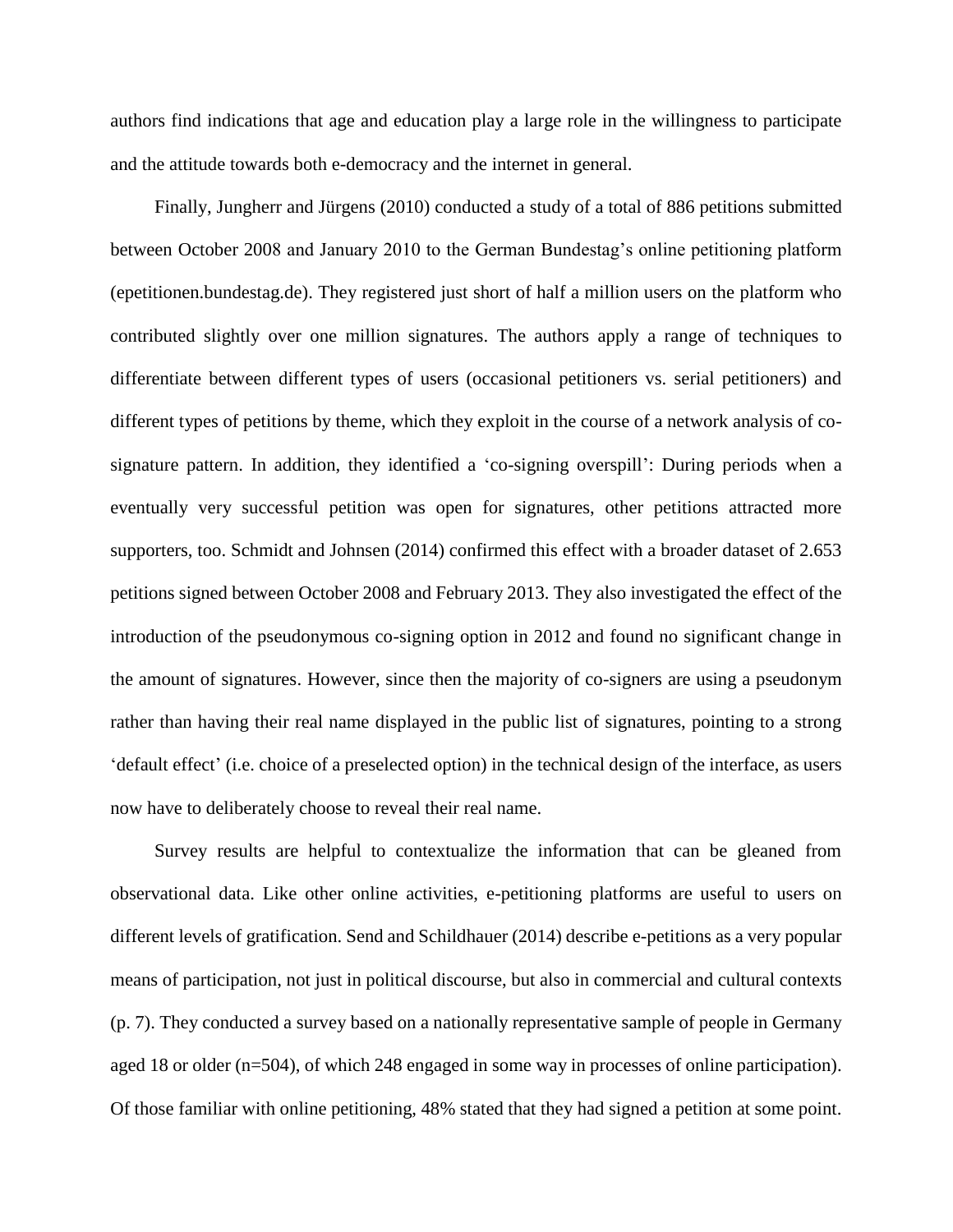In marked contrast, only 4% had actively created a petition, highlighting that the two processes are mutually independent and do not necessarily attract the same individuals. The authors argue that many users are not aware of the fact that they can themselves create petitions, whereas the availability of petitions that can be signed can be considered common knowledge. Survey respondents were also strongly interested in the possibility to create petitions themselves, whereas the option of signing them drew a medium level of enthusiasm (p. 28). Send and Schildhauer interpret the divergence between great interest in creating petitions and a low level of actual activity with the fact that petitions are relatively complex to create, whereas singing them is quite easy. One of the most interesting findings of the study is the low investment in terms of time required by users signing online petitions. Unsurprisingly, all other types of activities surveyed by the authors require a greater time investment than signing petitions, which is at the same time carried out by a large portion of users. A conclusion drawn from this by Send and Schildhauer is that a greater time investment is in a sense detrimental to broad usage: Those forms of political engagement that were most widely used by those surveyed were also those that take the least time. We see a secondary effect as a result of our analysis: That the low threshold of participation encourages, for better or worse, bursts of activity in which users contribute many signatures to a variety of causes in a single session. The discussed research results also point to the fact that the thematic preferences of different users groups, identified by their level of participation in the platform, has hardly been examined to this date, although platform data makes such analyses feasible.

#### **E-petitioning and serial activism**

The perceived relevance of e-petitioning platforms is the result of conscious efforts made particularly in Europe in past decades to revitalize political decision-making and to afford a more active role to citizens. Some see a legitimacy crisis for democracy in general, and identify the rise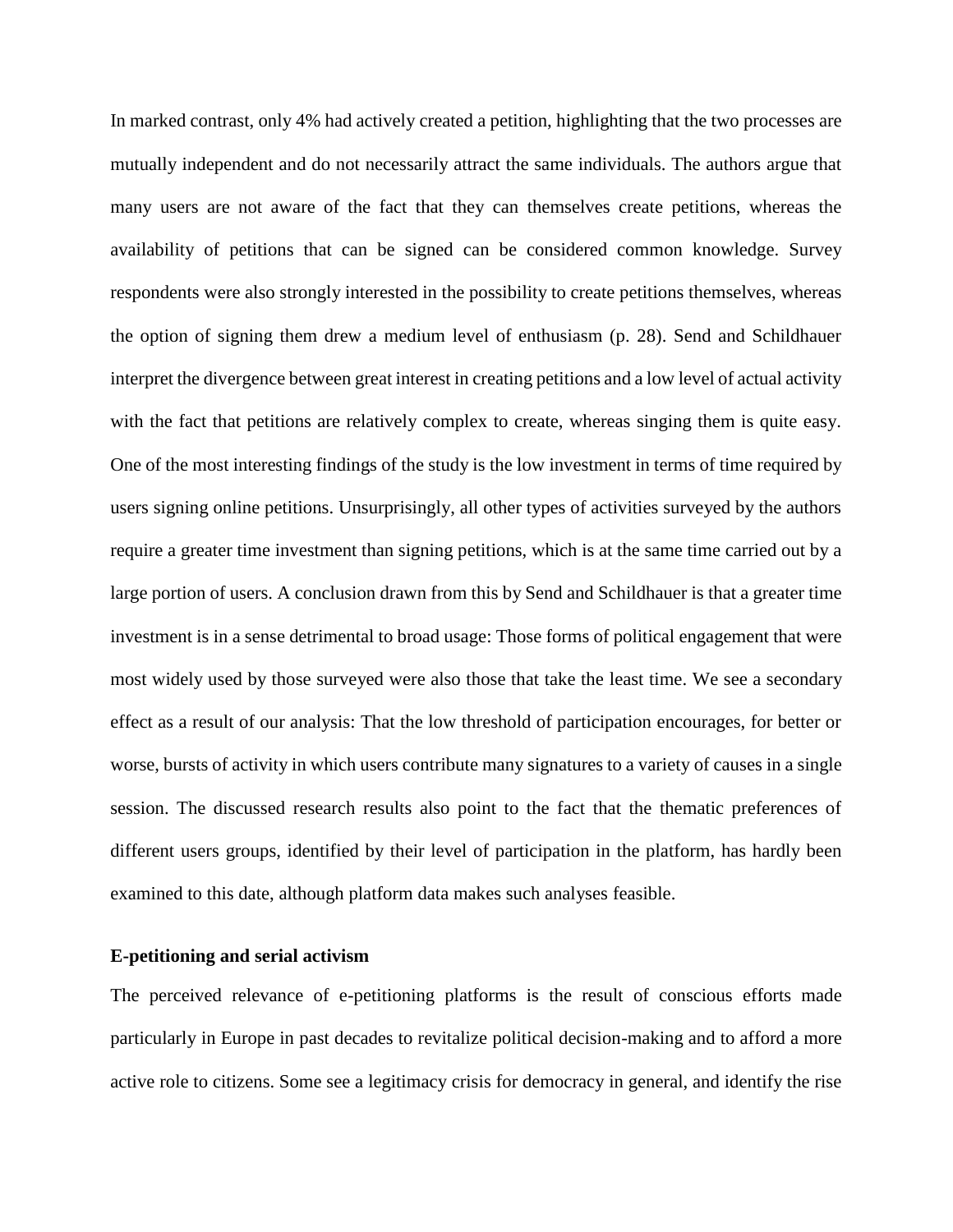of informal and nontraditional approaches to participation as an attempt to curb political apathy (Wright, 2012, p. 453). However, another aim lingers, namely to mobilize those citizens that would otherwise not participate in political discourse. This aim is generally prioritized over providing a venue for individuals who are highly politically active in the first place and regard the ability to contribute to an online petitioning platform as another avenue for effective political expression and change. [Lee et al. \(2014\)](https://www.researchgate.net/publication/261960609_The_Interplay_Between_Digital_and_Political_Divides_The_Case_of_e-Petitioning_in_Taiwan?el=1_x_8&enrichId=rgreq-bbd46a15905916549b6b3827777e58f7-XXX&enrichSource=Y292ZXJQYWdlOzI5NjY5NjA0NTtBUzozMzU2Mjk0NzgwNTU5MzZAMTQ1NzAzMTcxMTI1Mw==) make this point, and it is also latently present in other studies. Wright (2012, p. 457) differentiates between three types of particularly active participants who contribute to the success of individual petitions by supporting them through different channels and in different stages of their development. Graham and Wright (2014) label highly active contributors as 'super participants' and argue that their relevance has to date not been sufficiently taken into account in research on online political discourse. They focus their analysis of contributors to online discussion groups on the type of contributions and differentiate between *super-posters*, *agenda-setters* and *moderators and facilitators*. While our own categorization will be more simplistic, we will argue that both duration and volume distinguish different kinds of contributors as saliently as different communicative behaviors do.

A growing body of research investigates not only these configurations of actors and themes in social media platforms, but also the roles taken on by different actors by virtue of how they use a platform or service. Himmelboim et al. (2009) examine posting behavior in political discussion newsgroups and find that certain users act as discussion catalysts -- individuals who contribute content from traditional mass media sources that serves as a point of departure for debates and prompts others to respond. Graham and Wright (2012) point out that in the context of platforms such as Twitter, a small, highly active minority typically contributes a large percentage of the activity, and Wright (2012) accordingly focuses his analysis on those users, arguing that their influence is underestimated, and their hyperactivity means that they are often cast in a negative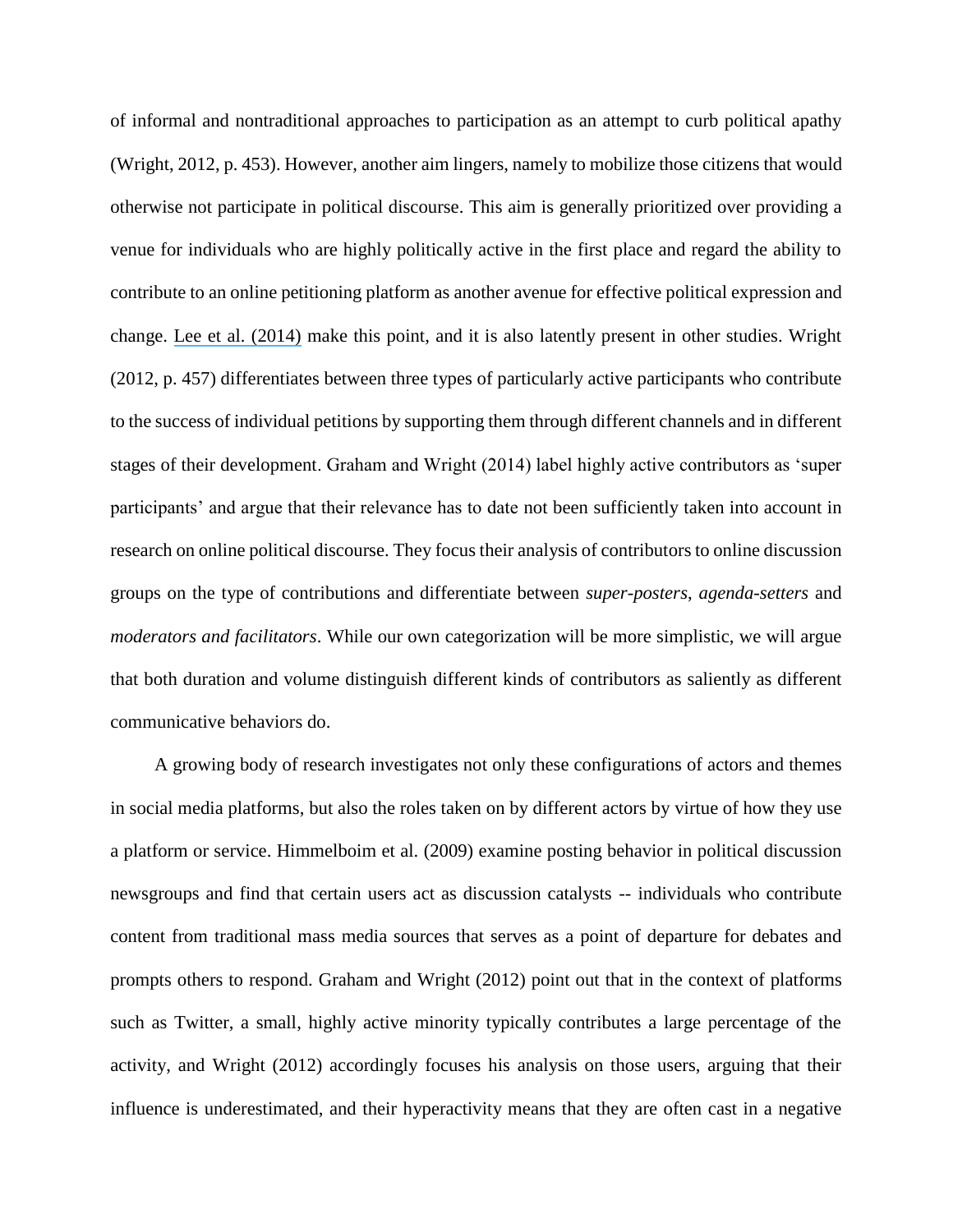light because they are assumed to crowd out 'ordinary' users. In research on political discourse on Twitter in relation to a broad range of activist themes, Bastos et al. (2012) found that a small share of users was active under hundreds of different hashtags, particularly those that were politically charged. Bastos et al. (2012) refer to such users as *serial activists*.

Serial activists are politically motivated internet users who resort to online and social media to engage in protest movements, often across transnational borders. The term dates from the late 1990s and early 2000s and has been used to refer to users engaging in political activities online who may otherwise not be dedicated activists (Zuckerman, 2008). Bastos and Mercea (2015) argue that such activists constitute a distinct new type of political actor, investing a large part of their time in the support of a variety of causes online. Following their findings, serial activists present clear dimensions of magnitude (volume of posted messages), space (engagement across transnational protests) and time (posting of protest messages over extended periods). Contrary to early accounts of this group, Bastos and Mercea (2015) reported that their continued commitment to contentious politics and prolific protest communication on Twitter frequently helped coordinating actions conducted as part of physical protest. Following the arguments put forth by Wright (2012) and Bastos and Mercea (2015), we focus on the role and potential impact of this particular type of behavior in online petitioning.

#### **Data and methods**

In the following, we will briefly introduce the platform under study and describe our analytical approach. Since 2005 the German parliament (the *Bundestag*) has operated an online e-petition system to augment its previously analog system for submitting petitions. Its 'role model' ([Lindner](https://www.researchgate.net/publication/229046187_Broadening_Participation_Through_E-Petitions_An_Empirical_Study_of_Petitions_to_the_German_Parliament?el=1_x_8&enrichId=rgreq-bbd46a15905916549b6b3827777e58f7-XXX&enrichSource=Y292ZXJQYWdlOzI5NjY5NjA0NTtBUzozMzU2Mjk0NzgwNTU5MzZAMTQ1NzAzMTcxMTI1Mw==) [and Riehm, 2011](https://www.researchgate.net/publication/229046187_Broadening_Participation_Through_E-Petitions_An_Empirical_Study_of_Petitions_to_the_German_Parliament?el=1_x_8&enrichId=rgreq-bbd46a15905916549b6b3827777e58f7-XXX&enrichSource=Y292ZXJQYWdlOzI5NjY5NjA0NTtBUzozMzU2Mjk0NzgwNTU5MzZAMTQ1NzAzMTcxMTI1Mw==), p. 1) was a similar system introduced by the Scottish parliament in 2000 as a reaction to the re-establishment of the Scottish legislature. While the parliamentary petition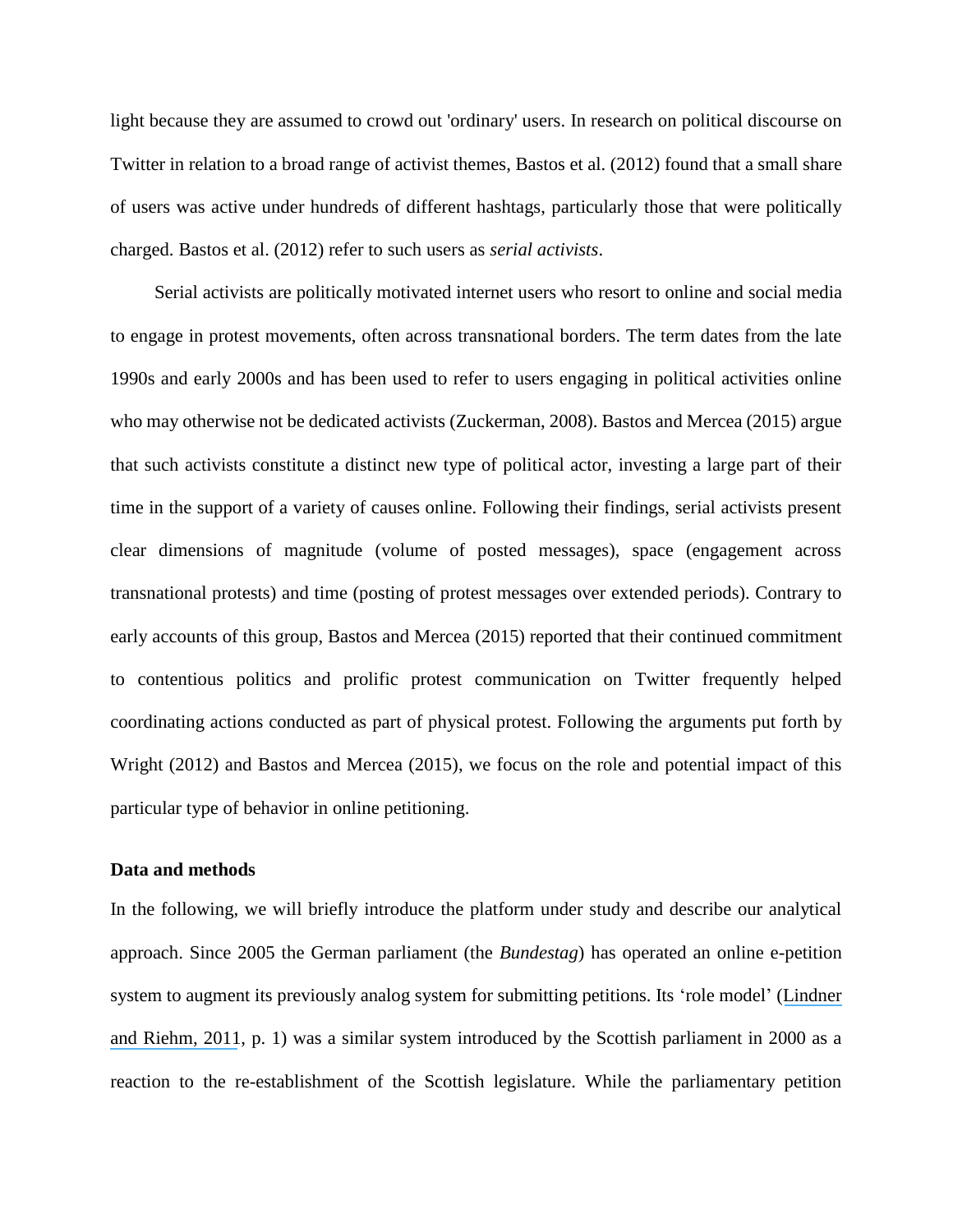committee is in principle concerned with all petitions that are submitted to the platform, it was decided at the launch of the platform that a petition that garnered 50,000 co-signatures in the course of three weeks after being submitted would receive a public hearing before the *Petitionsausschuss*, or Parliamentary Committee on Petitions. In 2008 the system was revised and extended based on a prior two-year trial. The signatory period was extended to six weeks, and in addition to being able to publicly initiative and co-sign petitions, users can also participate in public debate. The system differentiates between all petitions submitted electronically (*Onlinepetition*) and public epetitions designed explicitly for online signing (*Öffentliche Petition*), the key difference being that public petitions have a preamble that is published on the website, and which can be supplemented with further information. In what follows, we discuss public petitions exclusively. Among those public petitions that attracted a large number of signatures was a petition introduced by the German Association of Midwives that lobbied for better pay and social security (over 105,000 signatures), a petition that opposed internet filtering (over 134,000 signatures), and a petition that opposed a ban on violent computer games (over 73,000 signatures). We conduct an analysis of the aggregate signature data stored in the platform over a five-year period. We deliberately restrict ourselves to a descriptive approach that relates users in particular activity groups to the policy areas and subjects of individual petitions with which they are associated.

#### **Results**

Our analysis is based on data on 2,650 petitions available for signature between October 2008 and February 2013. A total number of 1.3M users contributed 3.5M signatures to these petitions. Our analytical focus is on the users of the platform, which we group into four types according to their level of involvement: *Singletons*, who sign just one petition, *returnees*, who sign 2 to 23 petitions, *highly active* users who sign 24 to 118 petitions and *hyperactive* users, who sign between 119 and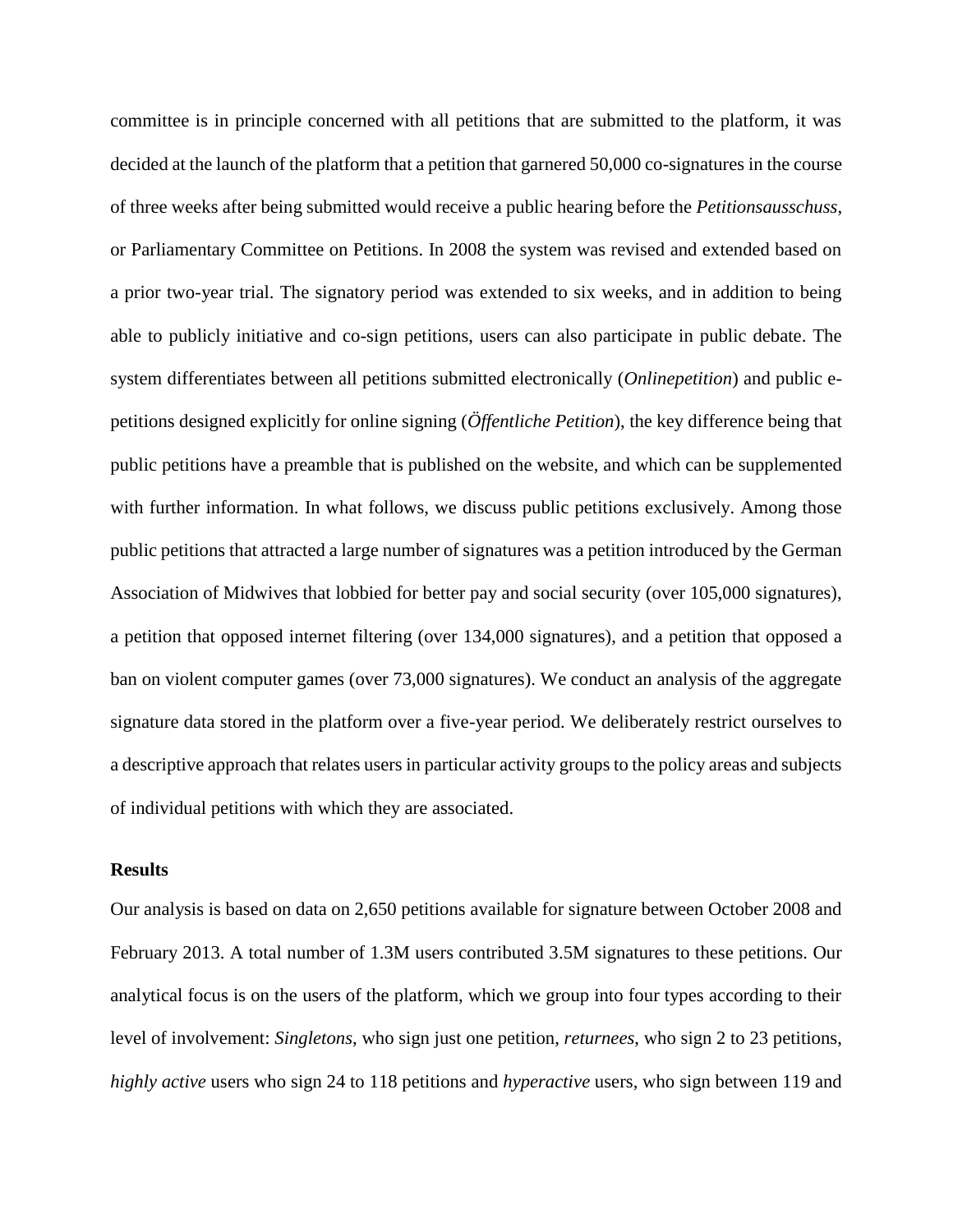1,981 petitions. Our choice of types is not arbitrary. The median number of signed petitions per registered user is one, while highly active users and hyperactive users represent the most active 1% and 0.1% of all users, respectively. Returnees represent the bridge between these extremes, being 'somewhat' active. Figure 1 shows the users in relation to their ranked activity on the platform (loglog scale) to underline the skewed composition of the four groups. Table 1 provides a summary of the four types, along with their absolute size, their share of users, their share of total signatures, and their share of signatures among the 50 most successful petitions.



Users ranked by activity (log scale)

Figure 1: Users ranked by activity (log scale)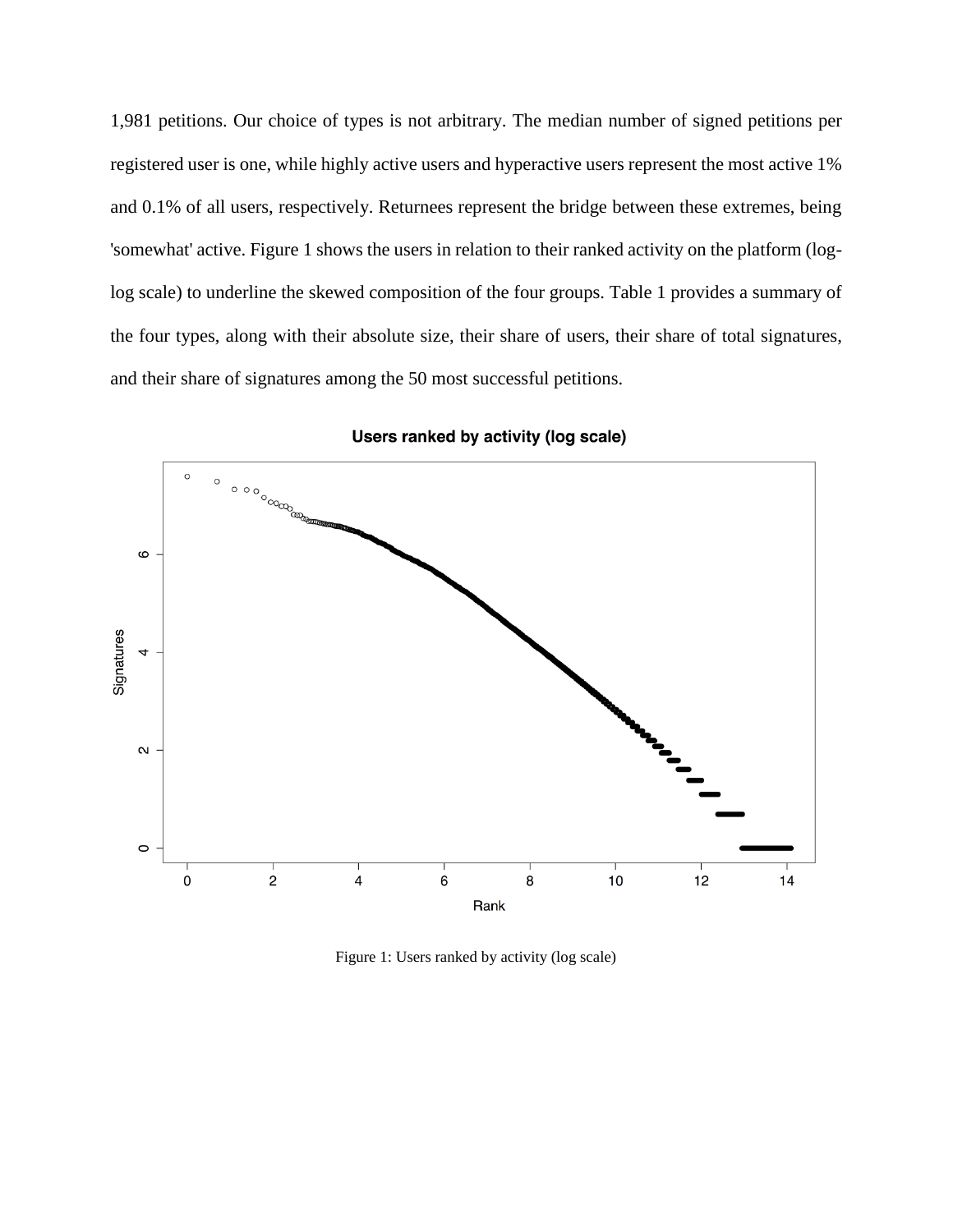| <b>Users type</b> | # of users | ັ<br>% of total users | % of signatures all<br>petitions | % of signatures<br>top 50 petitions |
|-------------------|------------|-----------------------|----------------------------------|-------------------------------------|
| singleton         | 898,614    | 68                    | 25.8                             | 35.2                                |
| returnee          | 410,200    | 31                    | 49.2                             | 55.9                                |
| highly active     | 12,377     | .9                    | 15.6                             | 7.1                                 |
| hyperactive       | 1,323      | . 1                   | 9.4                              | 1.8                                 |
|                   | 1,322,514  | 100%                  | 100%                             | 100%                                |

Table 1: User groups by number of total users, share of users, signatures, and signatures among the 50 most successful petitions  $(\% )$ 

The relation of these groups to their share of overall signatures underscores how skewed their respective participation is. The most active 1% of users contribute 25% of all signatures, and the most active third accounts for 75% of total signatures. This pattern also holds across time: The percentage contributed by highly active and hyperactive users never dips under 20% of all annual signatures, and even amounts to a total of 33% of signatures in 2012. Another interesting statistic is the proportion of single signers in successful petitions. They contribute an average of 35% of signatures to the 50 most successful petitions, ten percent more that for all petitions. Returnees also hold a larger share of signatures for successful petitions than for the total. Conversely, the numbers decrease dramatically for highly active and hyperactive users, who have half and one tenth the share in the most successful petitions. While the likelihood of signing less successful petitions increases as one contributes more signatures, the dynamics of this suggest that serial petitioners are not as effective in influencing petition success as may be projected on the basis of their overall activity, a point to which we will return. Table 2 shows the distributions by gender among the groups.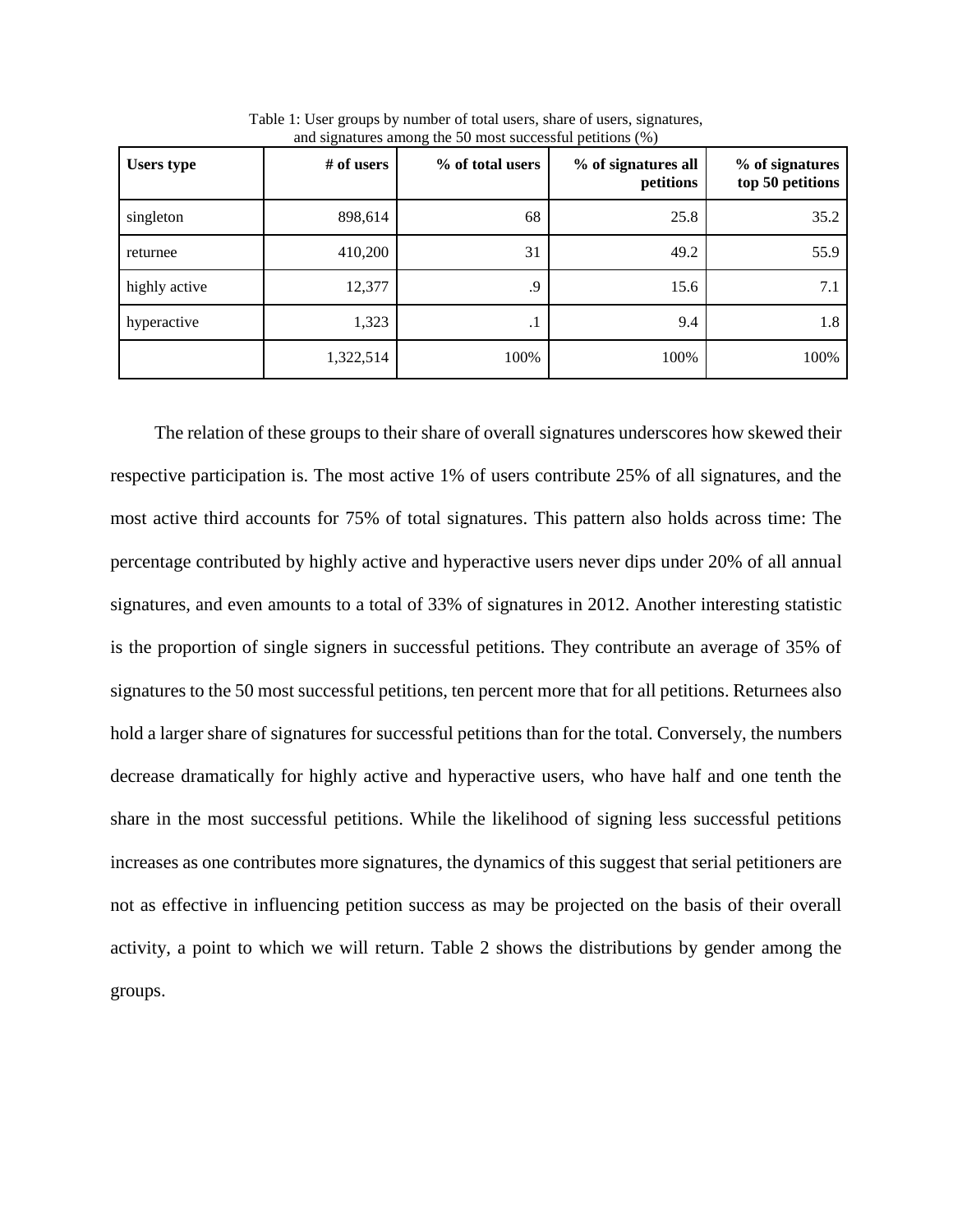| Gender | <b>Singleton</b> | Returnee | <b>Highly active</b> | <b>Hyperactive</b> |
|--------|------------------|----------|----------------------|--------------------|
| female | 47.9             | 35.7     | 28.5                 | 23.8               |
| male   | 52.1             | 64.3     | 71.5                 | 76.2               |
|        | 100%             | 100%     | 100%                 | 100%               |

Table 2: Gender distributions by user groups (%)

While the gender distribution of the platform among single signers is relatively balanced (47.9% female and 52.1% male users), this difference becomes much more pronounced among returnees, highly active, and hyperactive users (23.8% female and 76.2% male in the latter group). Table 3 shows the distribution by urban vs. sub-urban areas. We defined urban areas as those with a population density of 1,500 residents or more per square kilometer (Federal Statistical Office, 2013). Our calculation is based on the first two digits of the postal code (the 'postal region') as provided by the users, which was then used to calculate the mean population density for that area.

Table 3: Urban vs. sub-urban residency by user groups (%)

| Location  | Singleton | <b>Returnee</b> | <b>Highly active</b> | <b>Hyperactive</b> |
|-----------|-----------|-----------------|----------------------|--------------------|
| sub-urban | 57        | 56.7            | 58                   | 59.2               |
| Urban     | 43        | 43.3            | 42                   | 40.8               |
|           | 100%      | 100%            | 100%                 | 100%               |

Though there is a slightly stronger representation of users from the sub-urban category, this represents normal population patterns. Fluctuations between the groups, which are quite minimal, are likely to be a product of chance. We thus see a clear gender pattern, with males overrepresented in the serial petitioners group, but no tendency in user group distributions that can be attributed to differences between urban and suburban residents. In the next step, we examine the relation of groups by activity level to policy areas. Table 4 shows the thematic preferences of users across the four groups that we have defined.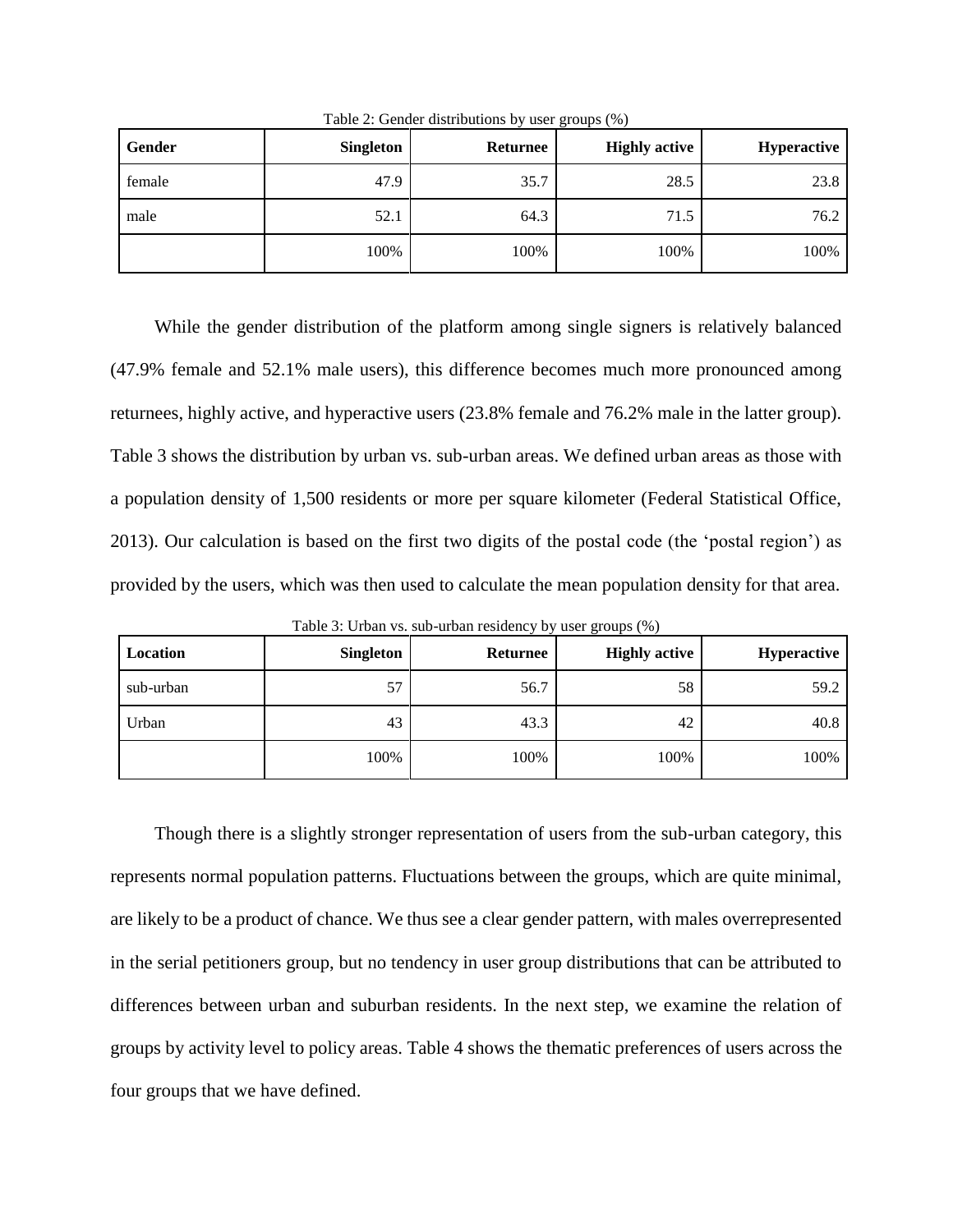| Petition policy area    | <b>Singleton</b> | $1.012$ and conditions, rather than 10 $0.5$ , and ap to 100.<br><b>Returnee</b> | <b>Highly active</b> | Hyperactive |
|-------------------------|------------------|----------------------------------------------------------------------------------|----------------------|-------------|
| Consumer protection     | 5.6              | 49.2                                                                             | 28.1                 | 17.2        |
| Economy                 | 14.4             | 45.1                                                                             | 23.9                 | 16.7        |
| Education & Science     | 28.4             | 52.3                                                                             | 12.9                 | 6.4         |
| Environment             | 19.8             | 57.6                                                                             | 15.8                 | 6.8         |
| Finance & Taxes         | 27.4             | 45.6                                                                             | 16.6                 | 10.4        |
| Health                  | 39.8             | 43.5                                                                             | 10.1                 | 6.5         |
| Interior                | 15.7             | 49.1                                                                             | 22.5                 | 12.7        |
| Justice                 | 29.7             | 52.7                                                                             | 11.2                 | 6.3         |
| Labor                   | 5                | 41.6                                                                             | 30.1                 | 23.3        |
| Media                   | 25.3             | 59.6                                                                             | 11.1                 | 4.1         |
| Parliament & Government | 5.9              | 49.7                                                                             | 29.4                 | 15          |
| Social                  | 37.3             | 44.4                                                                             | 10.9                 | 7.4         |
| Transport               | 20               | 29.8                                                                             | 22                   | 18.2        |
| Other                   | 5                | 42.3                                                                             | 29.9                 | 22.8        |

Table 4: Share of signatures across policy areas by user groups (%). Note that columns, rather than rows, add up to 100.

Visible differences emerge between the groups when examining their respective share of signatures across policy areas. More than a third of signatures in the Health and Social categories comes from singletons, while they account for less than six percent of signatures in the Consumer protection, Labor, and Parliament & Government categories. Conversely, hyperactive users contribute between 4% (Media) and 23% (Labor). Over 80% of signatures for Health come from singletons and returnees combined, while less than half of signatures for Labor petitions do. To summarize, highly active users are particularly interested in Labor, Consumer Protection, Transport and the Economy. Meanwhile the areas of Health, Social issues, Justice, and Education & Science are most important among sporadic contributors. By contrast to these differences, some areas (Finance & Taxes) show comparably low deviation from the group mean, suggesting that certain policy areas are less strongly associated with individual user groups than others. The characterization through the relation of user groups to policy areas can be further refined by directly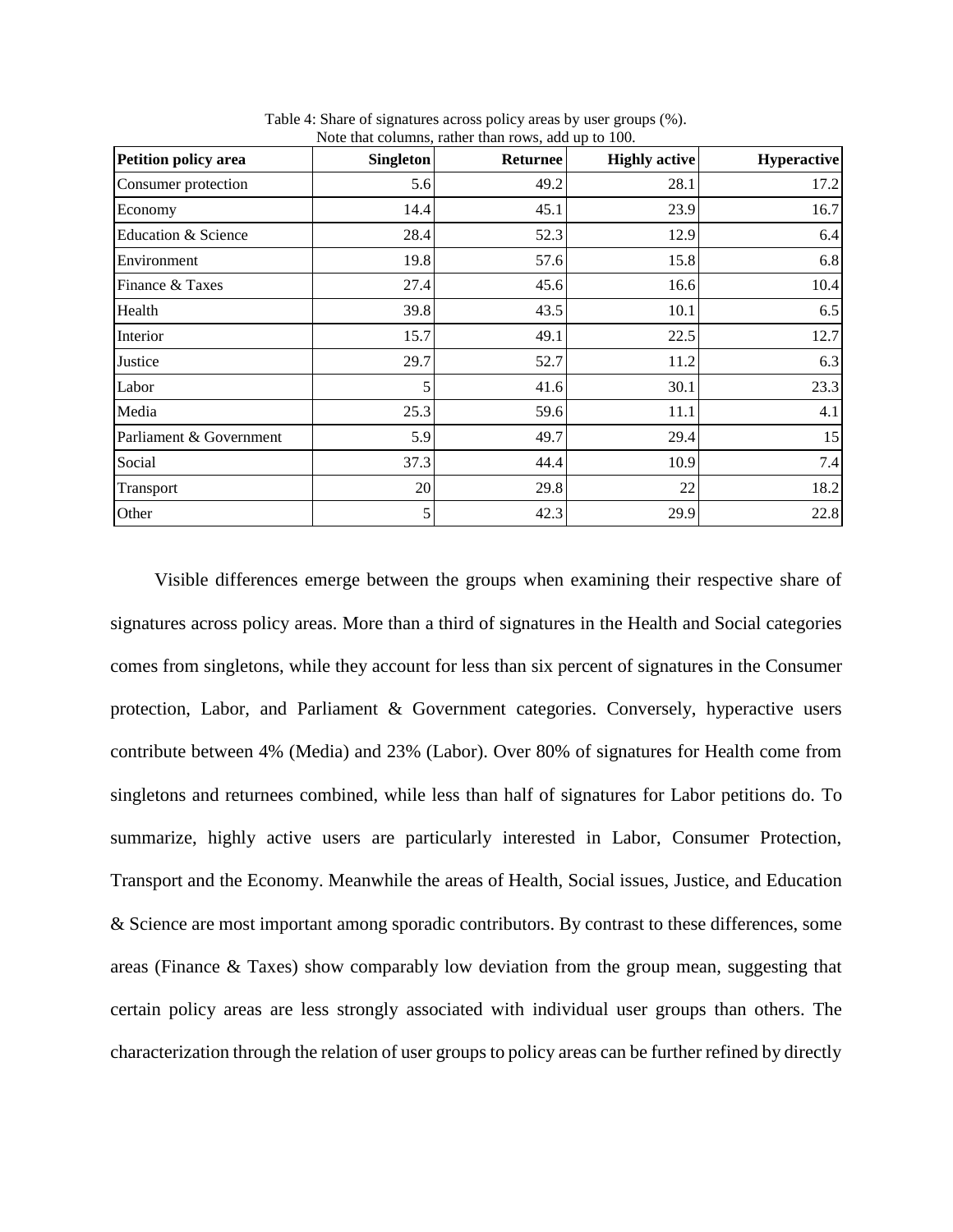examining the percentage share of each group among the 50 most successful petitions by signatures, the results of which are shown in Table 5.

| $#$ Petition topic                                            | <b>Singleton</b> | <b>Returnee</b> | <b>Highly active</b> | Hyperactive    |
|---------------------------------------------------------------|------------------|-----------------|----------------------|----------------|
| 1 internet (website blocking)                                 | 38.2             | 58.1            | 3.2                  | 0.5            |
| 2 Pharmaceuticals (biopharmaceuticals)                        | 49.4             | 47.9            | 2.3                  | 0.4            |
| $3$ Civil law (GEMA I)                                        | 47.4             | 49.3            | 2.9                  | 0.4            |
| $4$ Care professions (midwives)                               | 63.5             | 34.3            | 1.8                  | 0.4            |
| 5 Public pensions (obligatory payments)                       | 55               | 43.4            | 1.4                  | 0.2            |
| 6 Nuclear energy (exit)                                       | 41.8             | 53.2            | 4.2                  | 0.8            |
| 7 Public order (video games)                                  | 35.8             | 59.8            | 3.9                  | 0.6            |
| 8 Copyright (GEMA II)                                         | 52.2             | 44.3            | 2.9                  | 0.5            |
| 9 Penal code (data retention)                                 | 26.6             | 66.2            | 6.1                  | 1.1            |
| 10 Copyright (ACTA)                                           | 39.2             | 55              | 4.8                  | 0.9            |
| 11 Sales tax (ballet/dance/music schools)                     | 64.8             | 34.4            | 0.7                  | 0.1            |
| 12 Reforming social security (basic income)                   | 45               | 51.2            | 3.2                  | 0.5            |
| 13 Genetic engineering (GMOs)                                 | 28               | 64              | 6.6                  | 1.3            |
| 14 Universities (guaranteed grad placement)                   | 47.9             | 47.9            | 3.7                  | 0.5            |
| $15$ Tax policy (financial transaction tax)                   | 35.7             | 57.5            | 5.7                  | 1.1            |
| 16 Arms (paintball)                                           | 25.2             | 67.1            | 6.7                  | 0.9            |
| 17 Public health insurance (psychotherapy)                    | 61.3             | 36.1            | 1.9                  | 0.8            |
| 18 Farming (privatization of public waters)                   | 45.2             | 49.7            | 4.2                  | $\mathbf{1}$   |
| 19 Data protection (ELENA)                                    | 21.2             | 65.9            | 10.9                 | $\overline{2}$ |
| 20 Scientific research (open access)                          | 21.8             | 66.4            | 10                   | 1.8            |
| 21 Nuclear energy (exit)                                      | 9.7              | 75.7            | 12.1                 | 2.5            |
| 22 Arms (semi-automatic weapons)                              | 76.8             | 21.4            | 1.3                  | 0.5            |
| 23 Copyright (ancillary press copyright)                      | 17.8             | 73.5            | 7.3                  | 1.3            |
| 24 Addiction (cannabis legalization)                          | 45.5             | 45.5            | 7.3                  | 1.6            |
| 25 Animal protection (trade with dog puppies)                 | 34               | 57.8            | 6.6                  | 1.6            |
| Law of obligation (copyright infringement<br>$26$ warnings)   | 35               | 54.7            | 8.3                  | $\overline{2}$ |
| Energy policy (renewable energy from<br>27 Norway)            | 38               | 55.3            | 5.3                  | 1.4            |
| 28 Pharmaceuticals (veterinarians)                            | 71.7             | 25.8            | 1.8                  | 0.7            |
| 29 Public health insurance (natural medicine)                 | 6.4              | 82.4            | 9.3                  | 2              |
| 30 Data protection (full body scanners)                       | 5.8              | 75.3            | 16                   | 2.9            |
| 31 Public health insurance (rate parity)                      | 23.3             | 62.6            | 11                   | 3.1            |
| Right of residence (visa waiver for Turkish<br>$32$ tourists) | 85.5             | 11.7            | 2.1                  | 0.8            |

Table 5: Share of signatures per group for the 50 most successful petitions (%). Note that columns, rather than rows, add up to 100.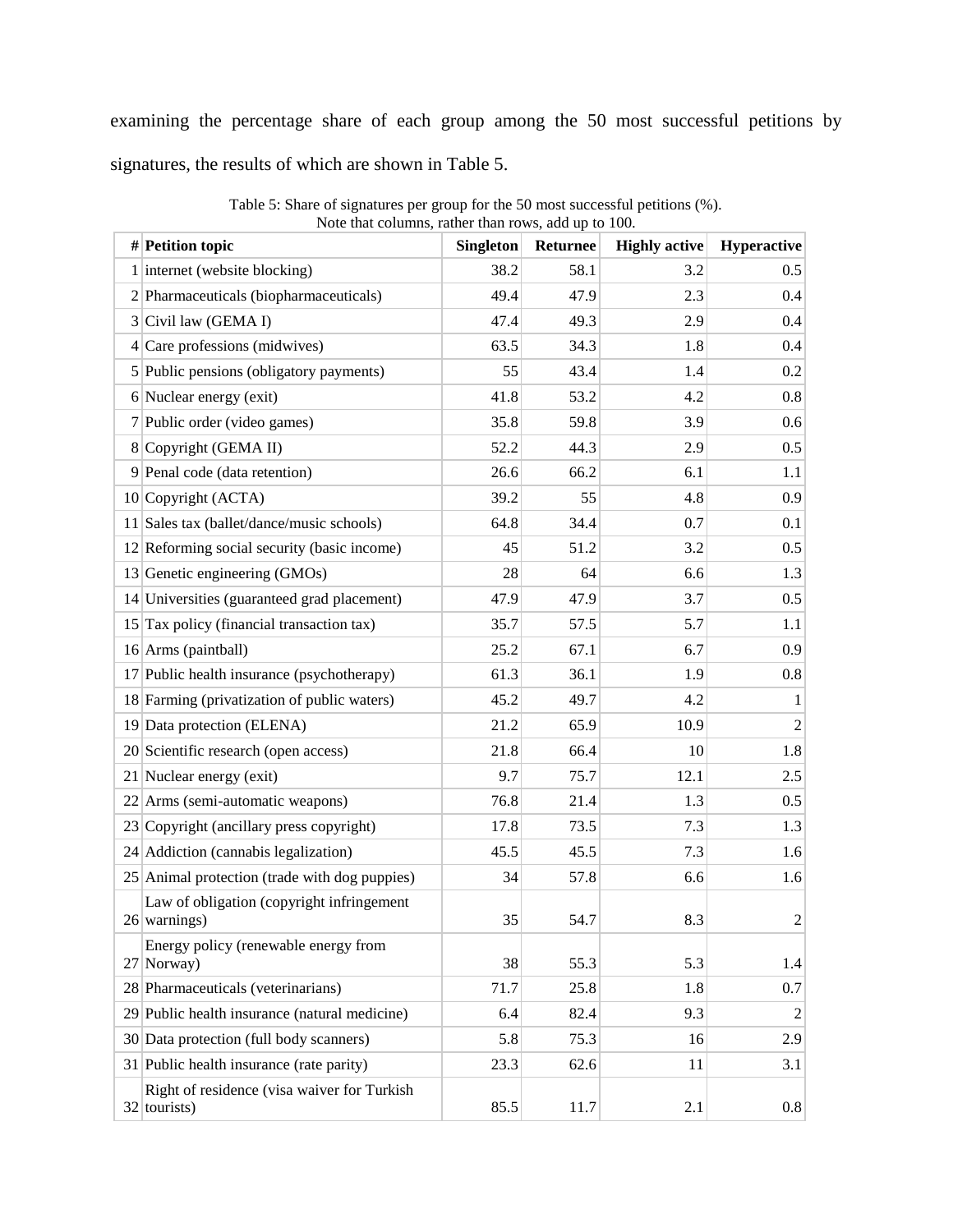| 33 Doctors (treatment documentation)                                 | 51.3 | 42   | 4.6  | 2.1 |
|----------------------------------------------------------------------|------|------|------|-----|
| 34 Financial policy (ESM I)                                          | 32.4 | 56.4 | 8.6  | 2.6 |
| 35 Financial policy (ESM II)                                         | 24.9 | 64.2 | 8.3  | 2.6 |
| 36 Federal police (racial profiling)                                 | 39.4 | 55.7 | 3.9  | 1   |
| 37 Civil law (GEMA III)                                              | 11.3 | 73.9 | 12   | 2.8 |
| 38 Animal protection (animal transports)                             | 1.7  | 81.4 | 13.2 | 3.7 |
| 39 Copyright (circumvention of copy protection)                      | 0.8  | 79.9 | 16.3 | 2.9 |
| 40 Income taxes (personal study)                                     | 60.7 | 34.3 | 3.9  | 1.1 |
| 41 Unemployment benefits (legal aid)                                 | 34.9 | 54.7 | 8.3  | 2.1 |
| 42 Right to asylum (residency obligation)                            | 26.9 | 63.6 | 7.6  | 2   |
| 43 Financial policy (ESM III)                                        | 25.1 | 61.7 | 9.9  | 3.3 |
| Public health insurance (bilateral transnational<br>$44$ agreements) | 35.2 | 55.9 | 6.5  | 2.4 |
| 45 Nuclear energy (renewable energy)                                 | 2.2  | 74.3 | 18.7 | 4.9 |
| Care professions (remuneration of<br>46 psychotherapy trainees)      | 46.3 | 51   | 2.1  | 0.5 |
| 47 Nuclear energy (liability)                                        | 3.6  | 70.7 | 20   | 5.6 |
| 48 Constitution (LGBT)                                               | 41.2 | 48.4 | 8.1  | 2.3 |
| 49 Compensation of the president                                     | 19.9 | 64.5 | 11.2 | 4.3 |
| 50 Nuclear energy (EURATOM treaty)                                   | 6.4  | 69.7 | 18.2 | 5.7 |

Participation from serial petitioners does not seem to be a reliable predictor of petition success, at least not for those users who sign very large numbers of petitions (Table 5). The picture that emerges is one in which participation from users who sign just one petition indicates the success of a petitions more reliably than highly active and hyperactive users do. The data in Table 5 also suggests the activation of different publics for separate issues. The petitions on Firearms, the Sales Tax, and Care Professions bring audiences to the platform which do not contribute to any other issues. The most extreme case is a petition on the right of residence (which is aimed at introducing a visa waiver for Turkish tourists traveling to Germany), to which 85% of all signatures are contributed by users who sign no other petitions. In the returnees group, the petitions on public health insurance, copyright, animal protection, and nuclear energy stand out. Finally, the two separate petitions on nuclear energy are both heavily signed by highly and hyperactive active users.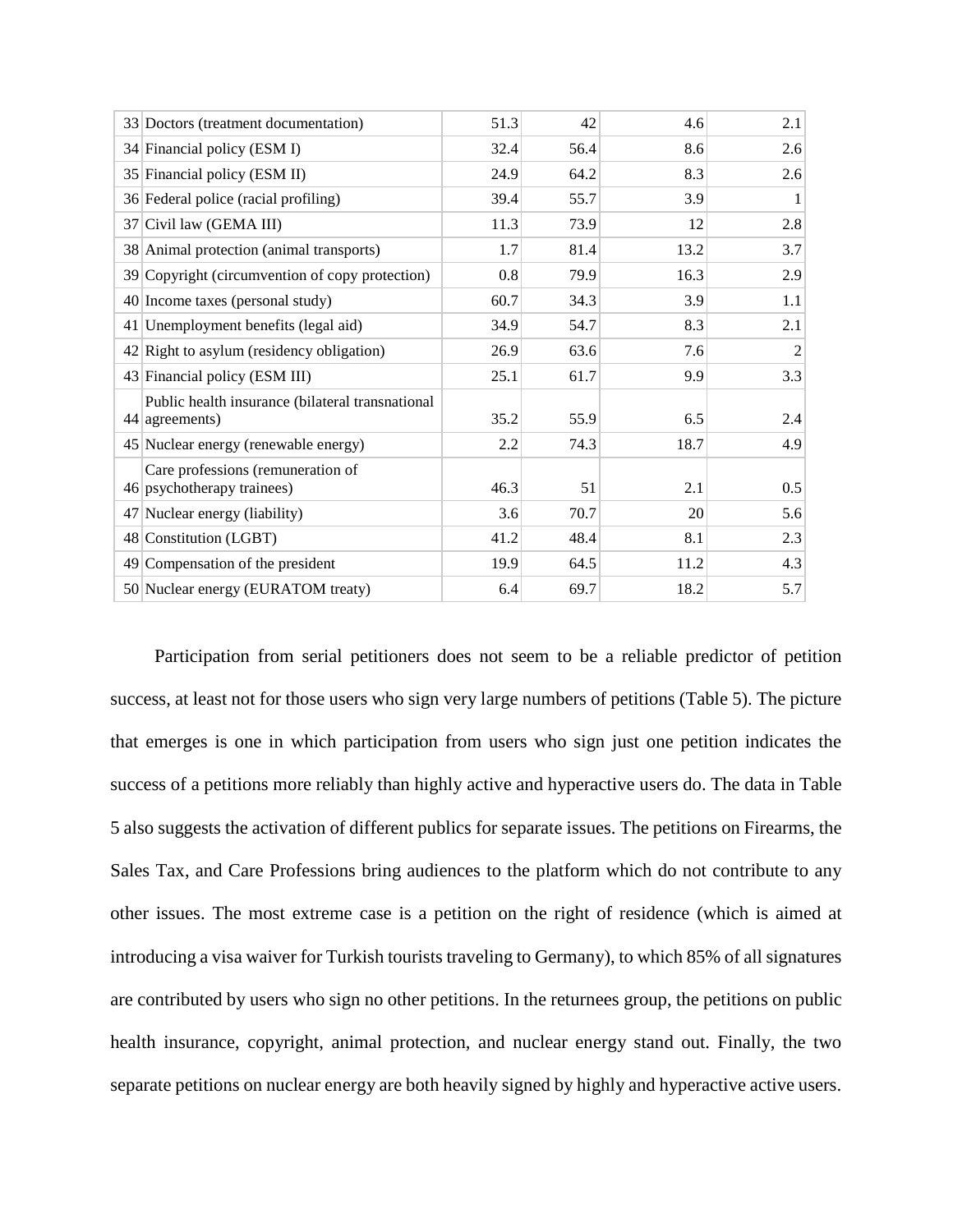In both cases, hyperactive users comprising only 0.1% of the total user base contribute over 5% of all signatures. The same applies to digital rights issues such as copyright and data protection, which are also pushed forward predominantly by serial petitioners. This is in marked contrast to the petition on dropping the visa requirement for Turkish tourists, the petition on semiautomatic weapons and the petition on veterinarians. The latter two both call for legal changes to which particular interest groups -- gun owners and pet owners -- are opposed. By contrast, the first petitions aims to simplify visiting relatives for the families of Turkish residents, an issue that mobilizes a constituency otherwise not engaged in online petitioning.

These cases, as well as a petition on taxing ballet schools, and the midwives and psychotherapy petitions, are characteristic for interest groups affected by particular laws. By contrast, returnees supply the highest percentages of support for the petition on natural medicine (which seeks to make natural and established medical practices covered by insurance policies legally equivalent) and animal transports (which seeks to make them illegal in their current form). Petitions on environmental issues (phasing out nuclear power, promoting renewable energy) follow. Nuclear energy in particular is a pivotal area for serial petitioners among the top 50. On this topic they contribute much more substantially than they do in the other policy areas. It is noteworthy that some individual petitions have a strong mobilizing effect that draws users who otherwise would not contribute, whereas others seem to benefit from spillover effects and casual signing within the same session.

#### **Temporal dynamics among highly active and hyperactive users**

So far our analysis has examined the signature distribution of the four activity groups among policy areas and for particularly successful petitions. In the following, we briefly describe the temporal dynamics among highly active and hyperactive users. While there is a relation between being active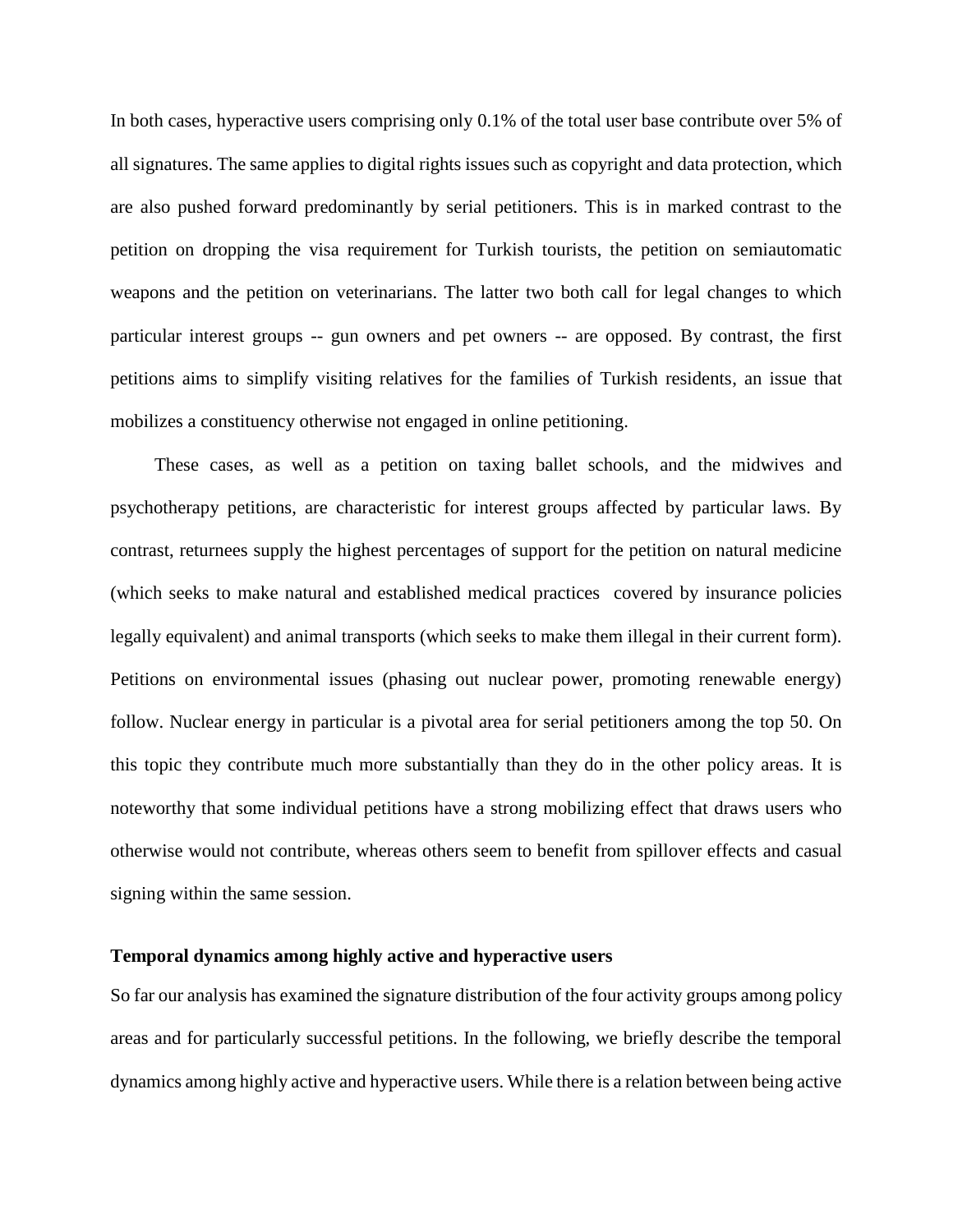for a longer period of time and signing more petitions, this is not a linear relationship. A few users sign over one thousand petitions in three to four months, while others take more than a year for a comparable count. This suggests that users treat petitioning differently based on individual criteria, and that signing a large number of petitions in a single session is common among certain users, but not others. A typical pattern among users who contribute a large number of signatures is to sign many different petitions on very divergent areas in a single sitting. A large number of users then leaves, sometimes for very long periods, only to return for another 'binge' during which another series of petitions is signed. A second group of users contributes signatures only sporadically, but returns on a more regular basis to contribute again and again. Users therefore differ not just in terms of their level of participation, but also in terms of how evenly their contributions are distributed across a certain time span.

Figures 2 and 3 show individual petition signing patterns for four different users over a four year period. While the first two show irregular patterns of signing, the last two return to the site on a regular basis to sign one or more petitions. The patterns exemplified above suggest that spillover effects are more significant among some users than others. Highly active and hyperactive users both sign large numbers of petitions in a single sitting and over longer stretches of time. They also contribute signatures across virtually all policy areas, suggesting that they are not following a clearly defined agenda, and are not mobilized through offline professional or interest-based networks, but browse the website to make relatively spontaneous signatures.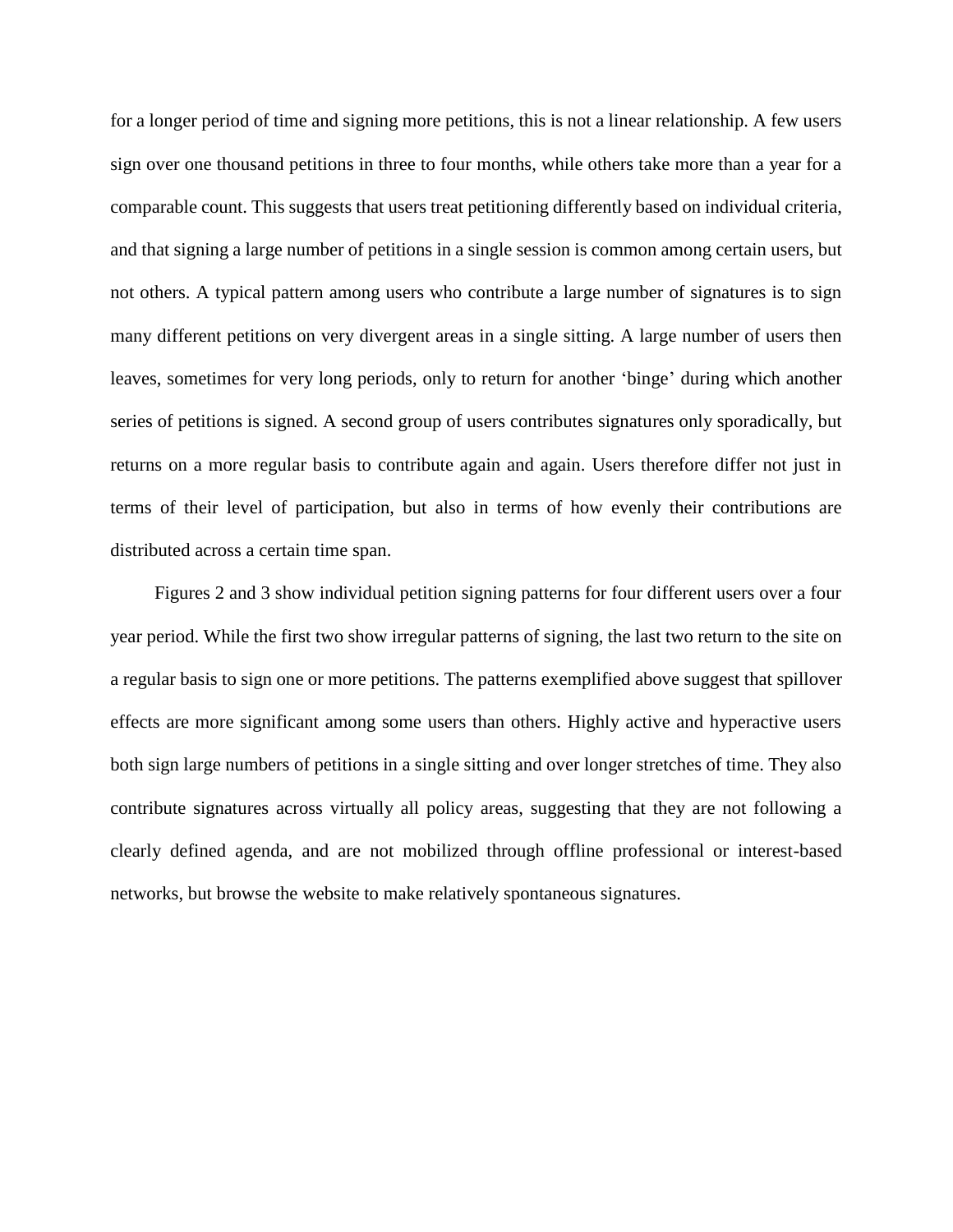

Figure 2: Two users show high peaks of activity (25+ signatures on a single day), interrupted by long breaks. The activity is characterized by signatures across a broad range of political subject areas.



Figure 3: The first user signs petitions on a regular basis, with brief periods of inactivity. The second signs two petitions, then stays inactive for a long period to return to more sustained activity.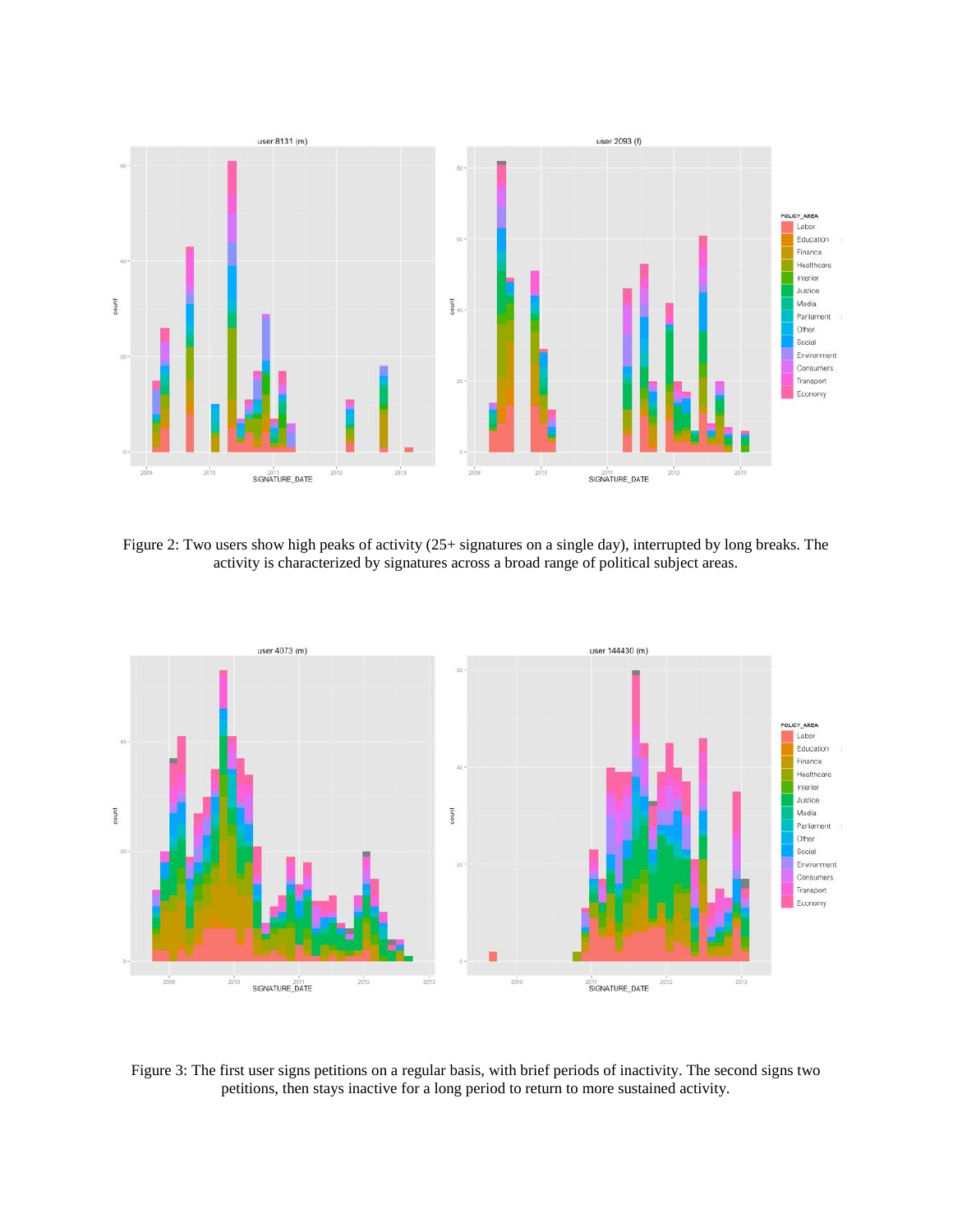## **Discussion**

In this paper, we have first differentiated four groups of petitioners based on their volume of signatures, and then related this quantitative difference to qualitative characteristics of the policy areas and individual petitions which the members of theses groups support. We compared highly active and hyperactive users who sign petitions on a regular basis over longer periods with those who spontaneously sign a large number at once. This temporal pattern sheds new light on the dynamics of online participation and is at odds with the idea that petitions necessarily stem from grassroots collective action in which citizens engage equally to issues that they deem important. Instead, some contributors sign large numbers of petitions spontaneously, out of habit, or both, while others sign just once and do not engage otherwise. It is an open question what implications if any this should have for e-petitioning websites. Single signers are more often female than those who are serial signers, and they contribute to a different set of issues compared to highly active and hyperactive individuals. The policy areas around which they rally are more immediately tied to professions or interest groups (midwives, psychotherapists, pet and gun owners) than those of serial petitioners (environment, privacy online). The participation of single signers is also a better predictor of petition success than that of serial petitioners.

The highly uneven dynamics of participation in the online petitioning platform examined in this paper is potentially challenging to the claim that such platforms advance direct democracy. This problem arises on two conceptually independent levels. Firstly, particular users sign a particularly large number of petitions, which can be regarded as extending their influence beyond that of 'ordinary' users. On the other hand, the likelihood of serial petitioners signing less successful petitions should be associated with their level of activity. As only a few petitions are successful, users signing large number of petitions are more likely to sign unsuccessful petitions. Secondly however, the fact that men are much more strongly represented than women in the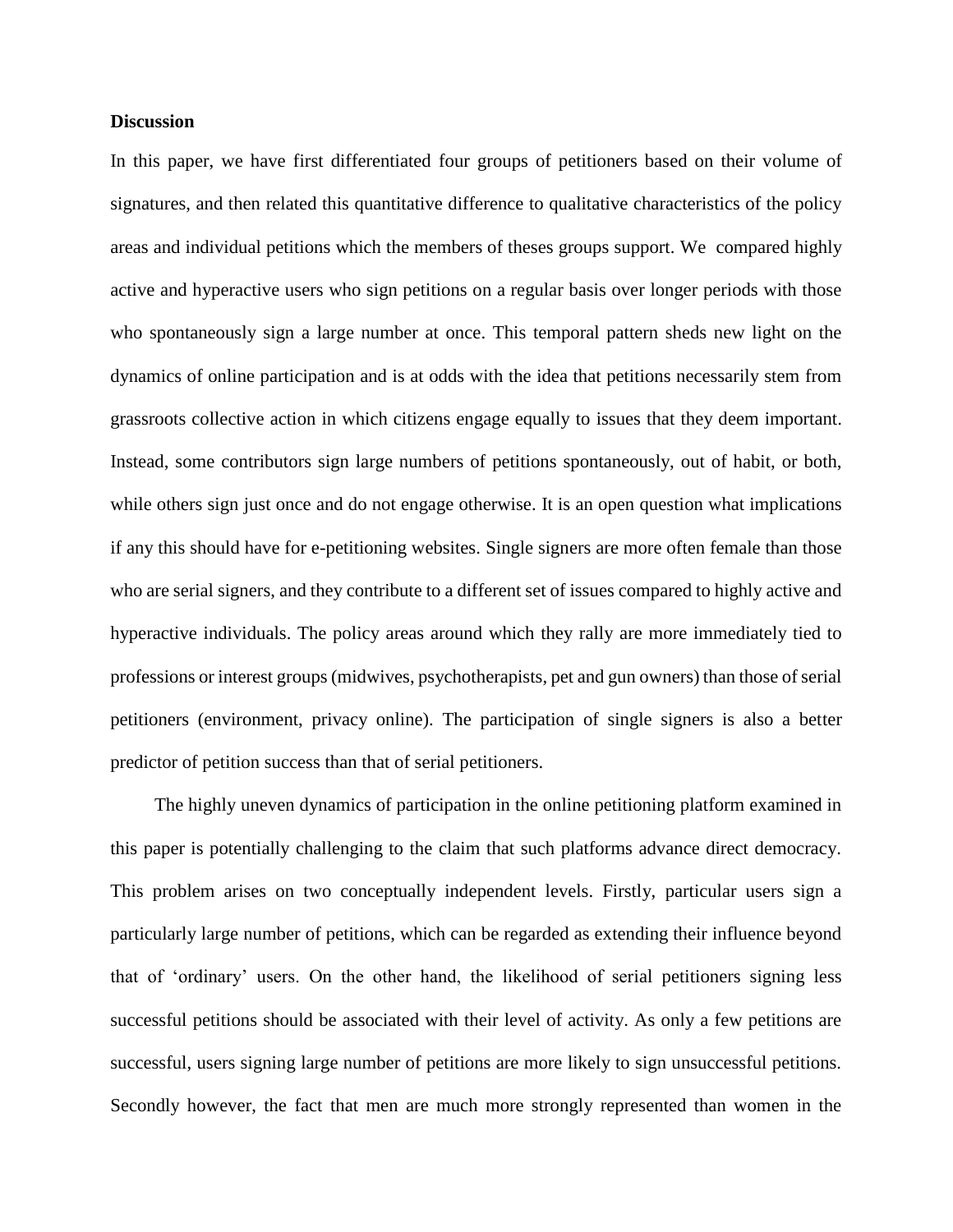hyperactive group of users is relevant, not merely in itself, but because other factors may also be particular to the group of highly active users, for example that upholding long and sustained patterns of participation is only possible if one has a large amount of time at one's disposal. Petitioning is often regarded as not purely relevant for its potential to shape the political decisionmaking process, but also because it allows minority groups to be heard. Our findings suggest that while this is true, such platforms may present particular dynamics of community-building that both over- and under-represent the population it is supposed to represent, along with their own specific biases. Gunkel highlights this problem when asking: 'this new easiness and effortlessness of protests and petitions [..] allows us to engage in discussions about politics on a global scale [..] stating one's own political position is only a mouse click away [..] but what does an ethical approach to these not necessarily new, but rather intensified, possibilities of political mobilizing look like?' (2013, p. 78). Before a discussion of the ethical issues of petitioning that Gunkel has in mind can even begin, a critical assessment of the weight of individual voices in e-petitioning platforms seems a necessary prerequisite.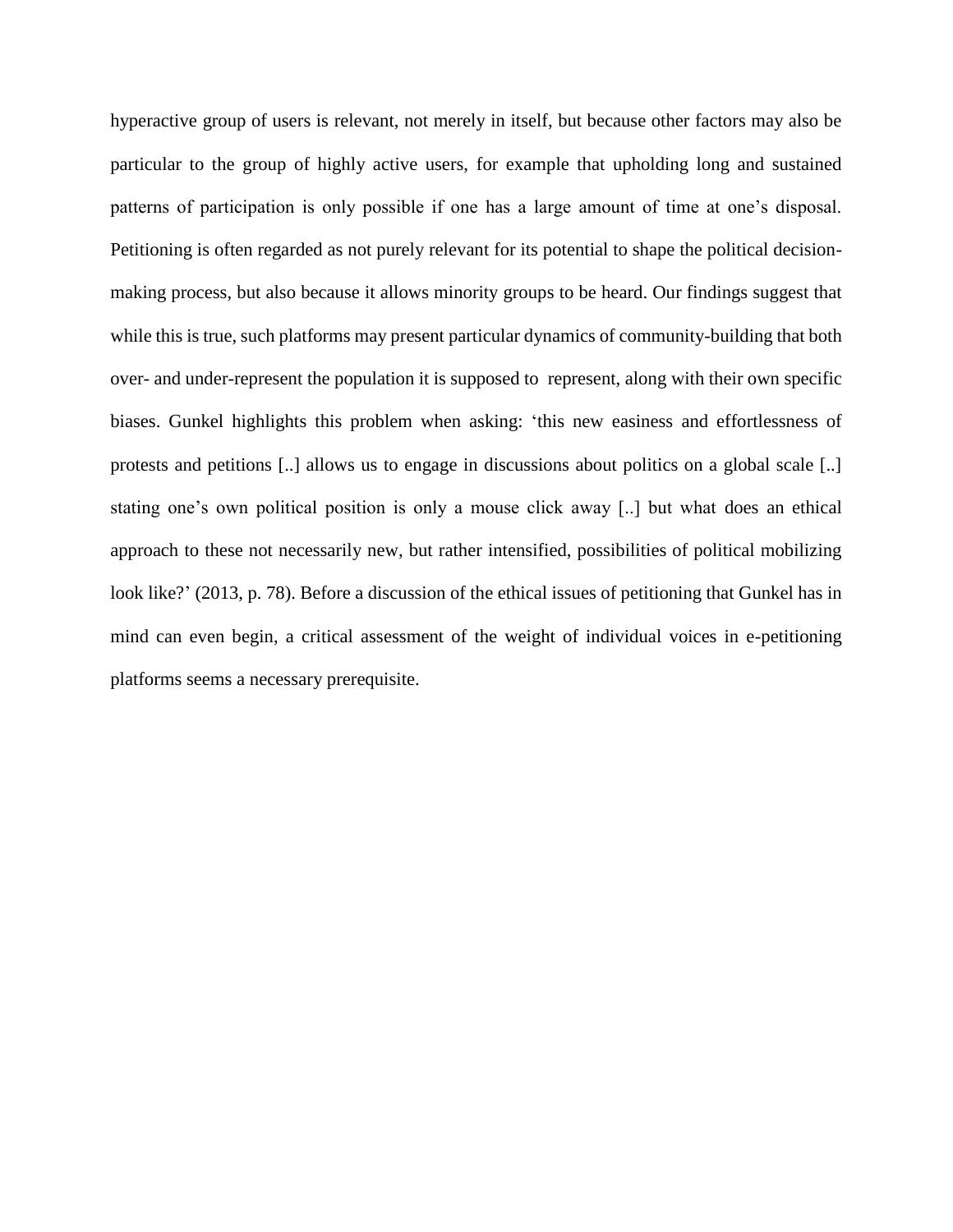## **References**

- Alathur S, Ilavarasan PV and Gupta MP (2012) Citizen participation and effectiveness of epetition: Sutharyakeralam – India. *Transforming Government: People, Process and Policy*, 6(4), 392–403.
- Ausserhofer J and Maireder A (2013) National politics on Twitter: Structures and topics of a networked public sphere. *Information, Communication & Society*, 16(3), 291–314.
- [Bastos MT and Mercea D \(2015\) Serial activists: Political Twitter beyond influentials and the](https://www.researchgate.net/publication/277901298_Serial_activists_Political_Twitter_beyond_influentials_and_the_twittertariat?el=1_x_8&enrichId=rgreq-bbd46a15905916549b6b3827777e58f7-XXX&enrichSource=Y292ZXJQYWdlOzI5NjY5NjA0NTtBUzozMzU2Mjk0NzgwNTU5MzZAMTQ1NzAzMTcxMTI1Mw==) twittertariat. *[New Media & Society](https://www.researchgate.net/publication/277901298_Serial_activists_Political_Twitter_beyond_influentials_and_the_twittertariat?el=1_x_8&enrichId=rgreq-bbd46a15905916549b6b3827777e58f7-XXX&enrichSource=Y292ZXJQYWdlOzI5NjY5NjA0NTtBUzozMzU2Mjk0NzgwNTU5MzZAMTQ1NzAzMTcxMTI1Mw==)*.
- [Bastos MT, Mercea D and Charpentier A \(2015\) Tents, tweets, and events: The interplay between](https://www.researchgate.net/publication/273159093_Tents_Tweets_and_Events_The_Interplay_Between_Ongoing_Protests_and_Social_Media_Tents_Tweets_and_Events?el=1_x_8&enrichId=rgreq-bbd46a15905916549b6b3827777e58f7-XXX&enrichSource=Y292ZXJQYWdlOzI5NjY5NjA0NTtBUzozMzU2Mjk0NzgwNTU5MzZAMTQ1NzAzMTcxMTI1Mw==)  [ongoing protests and social media.](https://www.researchgate.net/publication/273159093_Tents_Tweets_and_Events_The_Interplay_Between_Ongoing_Protests_and_Social_Media_Tents_Tweets_and_Events?el=1_x_8&enrichId=rgreq-bbd46a15905916549b6b3827777e58f7-XXX&enrichSource=Y292ZXJQYWdlOzI5NjY5NjA0NTtBUzozMzU2Mjk0NzgwNTU5MzZAMTQ1NzAzMTcxMTI1Mw==) *Journal of Communication*, 65(2), 320–350.
- [Bennett WL and Segerberg A \(2012\) The logic of connective action: Digital media and the](https://www.researchgate.net/publication/287393379_The_logic_of_connective_action_Digital_media_and_the_personalization_of_contentious_politics?el=1_x_8&enrichId=rgreq-bbd46a15905916549b6b3827777e58f7-XXX&enrichSource=Y292ZXJQYWdlOzI5NjY5NjA0NTtBUzozMzU2Mjk0NzgwNTU5MzZAMTQ1NzAzMTcxMTI1Mw==) personalization of contentious politics. *[Information, Communication & Society](https://www.researchgate.net/publication/287393379_The_logic_of_connective_action_Digital_media_and_the_personalization_of_contentious_politics?el=1_x_8&enrichId=rgreq-bbd46a15905916549b6b3827777e58f7-XXX&enrichSource=Y292ZXJQYWdlOzI5NjY5NjA0NTtBUzozMzU2Mjk0NzgwNTU5MzZAMTQ1NzAzMTcxMTI1Mw==)*, 15(5), 739– [768.](https://www.researchgate.net/publication/287393379_The_logic_of_connective_action_Digital_media_and_the_personalization_of_contentious_politics?el=1_x_8&enrichId=rgreq-bbd46a15905916549b6b3827777e58f7-XXX&enrichSource=Y292ZXJQYWdlOzI5NjY5NjA0NTtBUzozMzU2Mjk0NzgwNTU5MzZAMTQ1NzAzMTcxMTI1Mw==)
- Bimber B (1999) The internet [and citizen communication with](https://www.researchgate.net/publication/231381849_The_Internet_and_Citizen_Communication_With_Government_Does_the_Medium_Matter?el=1_x_8&enrichId=rgreq-bbd46a15905916549b6b3827777e58f7-XXX&enrichSource=Y292ZXJQYWdlOzI5NjY5NjA0NTtBUzozMzU2Mjk0NzgwNTU5MzZAMTQ1NzAzMTcxMTI1Mw==) government: Does the medium matter? *[Political Communication](https://www.researchgate.net/publication/231381849_The_Internet_and_Citizen_Communication_With_Government_Does_the_Medium_Matter?el=1_x_8&enrichId=rgreq-bbd46a15905916549b6b3827777e58f7-XXX&enrichSource=Y292ZXJQYWdlOzI5NjY5NjA0NTtBUzozMzU2Mjk0NzgwNTU5MzZAMTQ1NzAzMTcxMTI1Mw==)*, 16(4), 409–428.
- [Böhle K and Riehm U \(2013\) E-petition systems and political participation: About institutional](https://www.researchgate.net/publication/250612263_E-petition_systems_and_political_participation_About_institutional_challenges_and_democratic_opportunities?el=1_x_8&enrichId=rgreq-bbd46a15905916549b6b3827777e58f7-XXX&enrichSource=Y292ZXJQYWdlOzI5NjY5NjA0NTtBUzozMzU2Mjk0NzgwNTU5MzZAMTQ1NzAzMTcxMTI1Mw==) [challenges and democratic opportunities.](https://www.researchgate.net/publication/250612263_E-petition_systems_and_political_participation_About_institutional_challenges_and_democratic_opportunities?el=1_x_8&enrichId=rgreq-bbd46a15905916549b6b3827777e58f7-XXX&enrichSource=Y292ZXJQYWdlOzI5NjY5NjA0NTtBUzozMzU2Mjk0NzgwNTU5MzZAMTQ1NzAzMTcxMTI1Mw==) *First Monday*, 18(7).
- [Briassoulis H \(2010\) Online petitions: New tools of secondary analysis?](https://www.researchgate.net/publication/258182200_Online_petitions_New_tools_of_secondary_analysis?el=1_x_8&enrichId=rgreq-bbd46a15905916549b6b3827777e58f7-XXX&enrichSource=Y292ZXJQYWdlOzI5NjY5NjA0NTtBUzozMzU2Mjk0NzgwNTU5MzZAMTQ1NzAzMTcxMTI1Mw==) *Qualitative Research*, [10\(6\), 715–727.](https://www.researchgate.net/publication/258182200_Online_petitions_New_tools_of_secondary_analysis?el=1_x_8&enrichId=rgreq-bbd46a15905916549b6b3827777e58f7-XXX&enrichSource=Y292ZXJQYWdlOzI5NjY5NjA0NTtBUzozMzU2Mjk0NzgwNTU5MzZAMTQ1NzAzMTcxMTI1Mw==)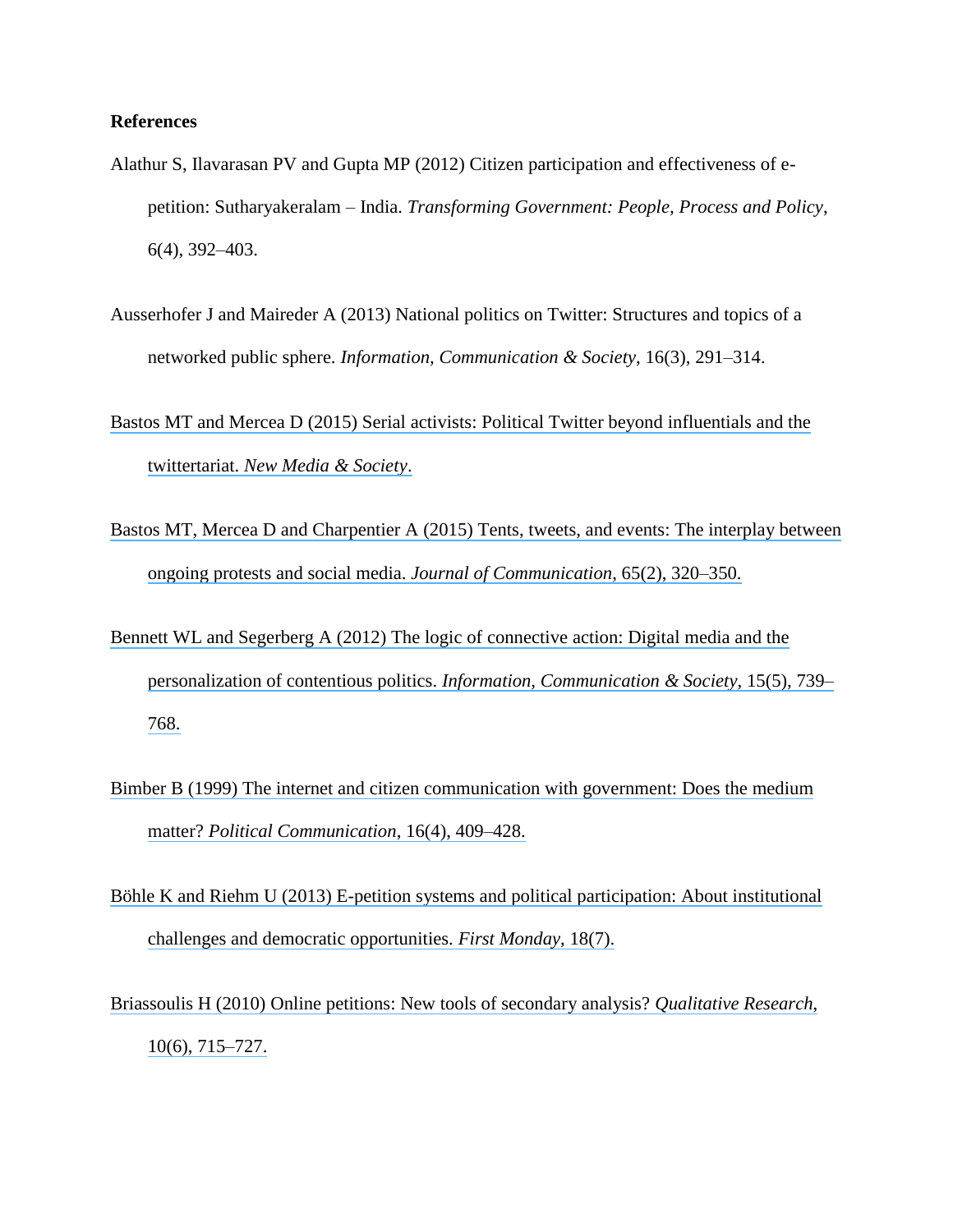- Chadwick A (2006) *Internet politics: States, citizens, and new communication technologies*. Oxford: Oxford University Press.
- [Couldry N \(2015\) The myth of 'us': digital networks, political change and the production of](https://www.researchgate.net/publication/274098889_The_myth_of_) collectivity. *[Information, Communication & Society](https://www.researchgate.net/publication/274098889_The_myth_of_)*, 18(6), 608–626.
- [Cruickshank P and Smith CF \(2009\) Self-efficacy as a factor in the evaluation of e-petitions. In:](https://www.researchgate.net/publication/252161670_SELF-EFFICACY_AS_A_FACTOR_IN_THE_EVALUATION_OF_E-PETITIONS?el=1_x_8&enrichId=rgreq-bbd46a15905916549b6b3827777e58f7-XXX&enrichSource=Y292ZXJQYWdlOzI5NjY5NjA0NTtBUzozMzU2Mjk0NzgwNTU5MzZAMTQ1NzAzMTcxMTI1Mw==) Prosser A and Parycek P (eds), *EDEM 2009 - [Conference on Electronic Democracy](https://www.researchgate.net/publication/252161670_SELF-EFFICACY_AS_A_FACTOR_IN_THE_EVALUATION_OF_E-PETITIONS?el=1_x_8&enrichId=rgreq-bbd46a15905916549b6b3827777e58f7-XXX&enrichSource=Y292ZXJQYWdlOzI5NjY5NjA0NTtBUzozMzU2Mjk0NzgwNTU5MzZAMTQ1NzAzMTcxMTI1Mw==)*, WU [Vienna, pp. 223–232, Available from: http://researchrepository.napier.ac.uk/3498/.](https://www.researchgate.net/publication/252161670_SELF-EFFICACY_AS_A_FACTOR_IN_THE_EVALUATION_OF_E-PETITIONS?el=1_x_8&enrichId=rgreq-bbd46a15905916549b6b3827777e58f7-XXX&enrichSource=Y292ZXJQYWdlOzI5NjY5NjA0NTtBUzozMzU2Mjk0NzgwNTU5MzZAMTQ1NzAzMTcxMTI1Mw==)
- [Dahlgren P \(2005\) The Internet, public spheres, and political communication: Dispersion and](https://www.researchgate.net/publication/231382022_The_Internet_Public_Spheres_and_Political_Communication_Dispersion_and_Deliberation?el=1_x_8&enrichId=rgreq-bbd46a15905916549b6b3827777e58f7-XXX&enrichSource=Y292ZXJQYWdlOzI5NjY5NjA0NTtBUzozMzU2Mjk0NzgwNTU5MzZAMTQ1NzAzMTcxMTI1Mw==) deliberation. *[Political Communication](https://www.researchgate.net/publication/231382022_The_Internet_Public_Spheres_and_Political_Communication_Dispersion_and_Deliberation?el=1_x_8&enrichId=rgreq-bbd46a15905916549b6b3827777e58f7-XXX&enrichSource=Y292ZXJQYWdlOzI5NjY5NjA0NTtBUzozMzU2Mjk0NzgwNTU5MzZAMTQ1NzAzMTcxMTI1Mw==)*, 22(2), 147–162.
- [Gil De Zuniga H, Puig-I-Abril E and Rojas H \(2009\) Weblogs, traditional sources online and](https://www.researchgate.net/publication/235338021_Weblogs_Traditional_Sources_Online_and_Political_Participation_An_Assessment_of_How_the_Internet_Is_Changing_the_Political_Environment?el=1_x_8&enrichId=rgreq-bbd46a15905916549b6b3827777e58f7-XXX&enrichSource=Y292ZXJQYWdlOzI5NjY5NjA0NTtBUzozMzU2Mjk0NzgwNTU5MzZAMTQ1NzAzMTcxMTI1Mw==) [political participation: an assessment of how the internet is changing the political](https://www.researchgate.net/publication/235338021_Weblogs_Traditional_Sources_Online_and_Political_Participation_An_Assessment_of_How_the_Internet_Is_Changing_the_Political_Environment?el=1_x_8&enrichId=rgreq-bbd46a15905916549b6b3827777e58f7-XXX&enrichSource=Y292ZXJQYWdlOzI5NjY5NjA0NTtBUzozMzU2Mjk0NzgwNTU5MzZAMTQ1NzAzMTcxMTI1Mw==)  environment. *[New Media & Society](https://www.researchgate.net/publication/235338021_Weblogs_Traditional_Sources_Online_and_Political_Participation_An_Assessment_of_How_the_Internet_Is_Changing_the_Political_Environment?el=1_x_8&enrichId=rgreq-bbd46a15905916549b6b3827777e58f7-XXX&enrichSource=Y292ZXJQYWdlOzI5NjY5NjA0NTtBUzozMzU2Mjk0NzgwNTU5MzZAMTQ1NzAzMTcxMTI1Mw==)*, 11(4), 553–574.
- [Graham T and Wright S \(2014\) Analysing 'super-participation' in online third spaces. In:](https://www.researchgate.net/publication/264196271_Analysing_) Cantijoch M, Gibson R, and Ward S (eds), *[Analyzing Social Media Data and Web Networks](https://www.researchgate.net/publication/264196271_Analysing_)*, [Basingstoke: Palgrave Macmillan, pp. 197–218.](https://www.researchgate.net/publication/264196271_Analysing_)
- [Gunkel H \(2013\) Some reflections on postcolonial homophobia, local interventions, and LGBTI](https://www.researchgate.net/publication/259435392_Some_Reflections_on_Postcolonial_Homophobia_Local_Interventions_and_LGBTI_Solidarity_Online_The_Politics_of_Global_Petitions?el=1_x_8&enrichId=rgreq-bbd46a15905916549b6b3827777e58f7-XXX&enrichSource=Y292ZXJQYWdlOzI5NjY5NjA0NTtBUzozMzU2Mjk0NzgwNTU5MzZAMTQ1NzAzMTcxMTI1Mw==) [solidarity online: The politics of global petitions.](https://www.researchgate.net/publication/259435392_Some_Reflections_on_Postcolonial_Homophobia_Local_Interventions_and_LGBTI_Solidarity_Online_The_Politics_of_Global_Petitions?el=1_x_8&enrichId=rgreq-bbd46a15905916549b6b3827777e58f7-XXX&enrichSource=Y292ZXJQYWdlOzI5NjY5NjA0NTtBUzozMzU2Mjk0NzgwNTU5MzZAMTQ1NzAzMTcxMTI1Mw==) *African Studies Review*, 56(02), 67–81.
- [Hough R \(2012\) Do legislative petitions systems enhance the relationship between parliament](https://www.researchgate.net/publication/263149206_Do_Legislative_Petitions_Systems_Enhance_the_Relationship_between_Parliament_and_Citizen?el=1_x_8&enrichId=rgreq-bbd46a15905916549b6b3827777e58f7-XXX&enrichSource=Y292ZXJQYWdlOzI5NjY5NjA0NTtBUzozMzU2Mjk0NzgwNTU5MzZAMTQ1NzAzMTcxMTI1Mw==)  and citizen? *[The Journal of Legislative Studies](https://www.researchgate.net/publication/263149206_Do_Legislative_Petitions_Systems_Enhance_the_Relationship_between_Parliament_and_Citizen?el=1_x_8&enrichId=rgreq-bbd46a15905916549b6b3827777e58f7-XXX&enrichSource=Y292ZXJQYWdlOzI5NjY5NjA0NTtBUzozMzU2Mjk0NzgwNTU5MzZAMTQ1NzAzMTcxMTI1Mw==)*, 18(3-4), 479–495.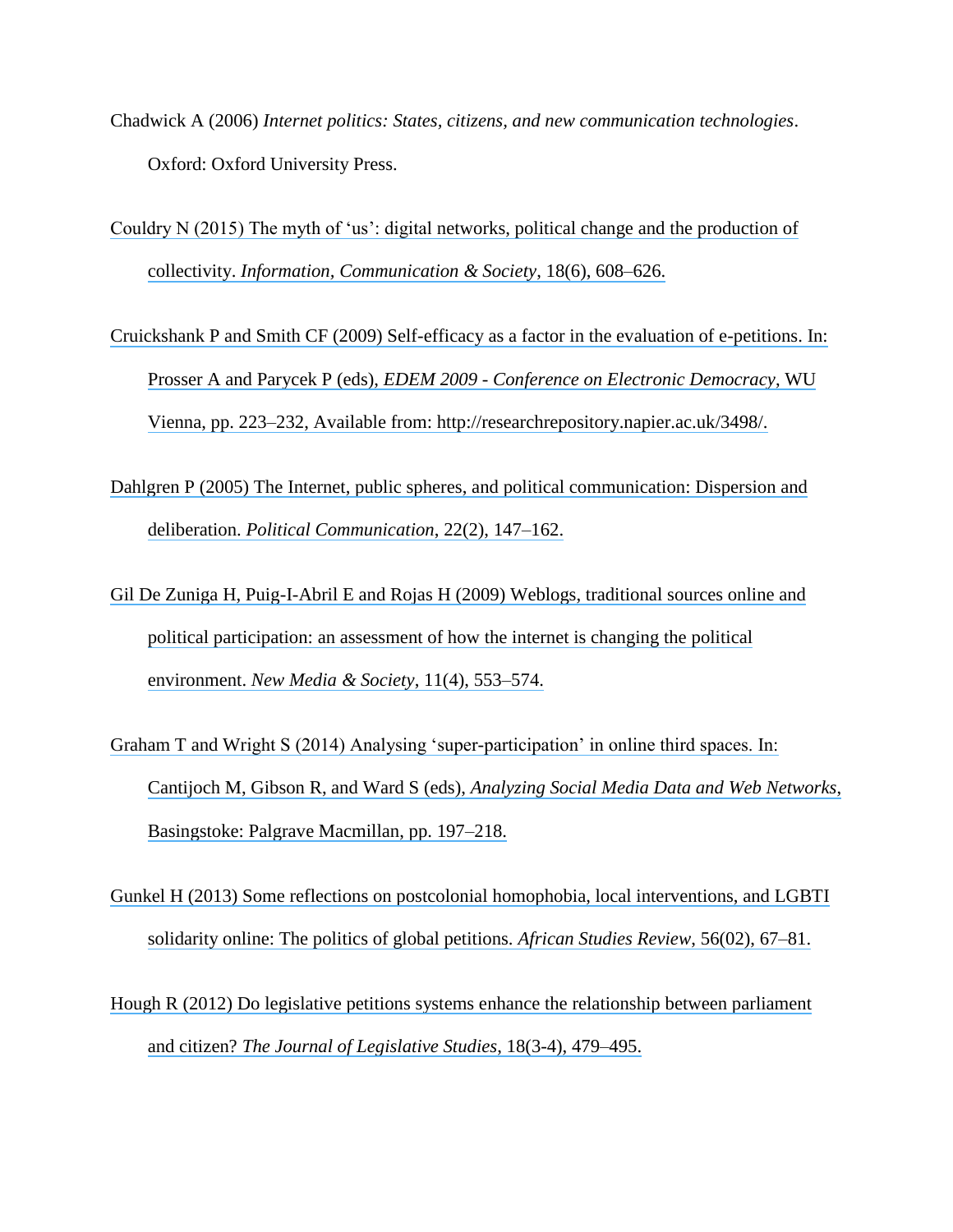- [Jungherr A and Jürgens P \(2010\) The political click: Political participation through e-petitions in](https://www.researchgate.net/publication/220006927_The_Political_Click_Political_Participation_Through_E-Petitions_in_Germany?el=1_x_8&enrichId=rgreq-bbd46a15905916549b6b3827777e58f7-XXX&enrichSource=Y292ZXJQYWdlOzI5NjY5NjA0NTtBUzozMzU2Mjk0NzgwNTU5MzZAMTQ1NzAzMTcxMTI1Mw==)  Germany. *[Policy & Internet](https://www.researchgate.net/publication/220006927_The_Political_Click_Political_Participation_Through_E-Petitions_in_Germany?el=1_x_8&enrichId=rgreq-bbd46a15905916549b6b3827777e58f7-XXX&enrichSource=Y292ZXJQYWdlOzI5NjY5NjA0NTtBUzozMzU2Mjk0NzgwNTU5MzZAMTQ1NzAzMTcxMTI1Mw==)*, 2(4), 127–161.
- [Jungherr A, Jürgens P and Schoen H \(2012\) Why the Pirate Party won the German election of](https://www.researchgate.net/publication/220006925_Why_the_Pirate_Party_Won_the_German_Election_of_2009_or_The_Trouble_With_Predictions_A_Response_to_Tumasjan_A_Sprenger_TO_Sander_PG_Welpe_IM_Predicting_Elections_With_Twitter_What_140_Characters_Revea?el=1_x_8&enrichId=rgreq-bbd46a15905916549b6b3827777e58f7-XXX&enrichSource=Y292ZXJQYWdlOzI5NjY5NjA0NTtBUzozMzU2Mjk0NzgwNTU5MzZAMTQ1NzAzMTcxMTI1Mw==)  [2009 or the trouble with predictions: A response to Tumasjan, A., Sprenger, T. O., Sander,](https://www.researchgate.net/publication/220006925_Why_the_Pirate_Party_Won_the_German_Election_of_2009_or_The_Trouble_With_Predictions_A_Response_to_Tumasjan_A_Sprenger_TO_Sander_PG_Welpe_IM_Predicting_Elections_With_Twitter_What_140_Characters_Revea?el=1_x_8&enrichId=rgreq-bbd46a15905916549b6b3827777e58f7-XXX&enrichSource=Y292ZXJQYWdlOzI5NjY5NjA0NTtBUzozMzU2Mjk0NzgwNTU5MzZAMTQ1NzAzMTcxMTI1Mw==) [P. G., & Welpe, I. M. 'Predicting elections with Twitter: What 140 characters reveal about](https://www.researchgate.net/publication/220006925_Why_the_Pirate_Party_Won_the_German_Election_of_2009_or_The_Trouble_With_Predictions_A_Response_to_Tumasjan_A_Sprenger_TO_Sander_PG_Welpe_IM_Predicting_Elections_With_Twitter_What_140_Characters_Revea?el=1_x_8&enrichId=rgreq-bbd46a15905916549b6b3827777e58f7-XXX&enrichSource=Y292ZXJQYWdlOzI5NjY5NjA0NTtBUzozMzU2Mjk0NzgwNTU5MzZAMTQ1NzAzMTcxMTI1Mw==)  political sentiment'. *[Social Science Computer Review](https://www.researchgate.net/publication/220006925_Why_the_Pirate_Party_Won_the_German_Election_of_2009_or_The_Trouble_With_Predictions_A_Response_to_Tumasjan_A_Sprenger_TO_Sander_PG_Welpe_IM_Predicting_Elections_With_Twitter_What_140_Characters_Revea?el=1_x_8&enrichId=rgreq-bbd46a15905916549b6b3827777e58f7-XXX&enrichSource=Y292ZXJQYWdlOzI5NjY5NjA0NTtBUzozMzU2Mjk0NzgwNTU5MzZAMTQ1NzAzMTcxMTI1Mw==)*, 30(2), 229–234.
- [Larsson AO and Kalsnes B \(2014\) 'Of course we are on Facebook' -](https://www.researchgate.net/publication/275458120_) Use and non-use of social [media among Swedish and Norwegian politicians.](https://www.researchgate.net/publication/275458120_) *European Journal of Communication*, [29\(6\), 653–667.](https://www.researchgate.net/publication/275458120_)
- [Lee C, Chen D and Huang T \(2014\) The interplay between digital and political divides: The case](https://www.researchgate.net/publication/261960609_The_Interplay_Between_Digital_and_Political_Divides_The_Case_of_e-Petitioning_in_Taiwan?el=1_x_8&enrichId=rgreq-bbd46a15905916549b6b3827777e58f7-XXX&enrichSource=Y292ZXJQYWdlOzI5NjY5NjA0NTtBUzozMzU2Mjk0NzgwNTU5MzZAMTQ1NzAzMTcxMTI1Mw==) of e-petitioning in Taiwan. *[Social Science Computer Review](https://www.researchgate.net/publication/261960609_The_Interplay_Between_Digital_and_Political_Divides_The_Case_of_e-Petitioning_in_Taiwan?el=1_x_8&enrichId=rgreq-bbd46a15905916549b6b3827777e58f7-XXX&enrichSource=Y292ZXJQYWdlOzI5NjY5NjA0NTtBUzozMzU2Mjk0NzgwNTU5MzZAMTQ1NzAzMTcxMTI1Mw==)*, 32(151), 37–55.
- [Lindner R and Riehm U \(2011\) Broadening participation through e-petitions? An empirical study](https://www.researchgate.net/publication/229046187_Broadening_Participation_Through_E-Petitions_An_Empirical_Study_of_Petitions_to_the_German_Parliament?el=1_x_8&enrichId=rgreq-bbd46a15905916549b6b3827777e58f7-XXX&enrichSource=Y292ZXJQYWdlOzI5NjY5NjA0NTtBUzozMzU2Mjk0NzgwNTU5MzZAMTQ1NzAzMTcxMTI1Mw==)  [of petitions to the German parliament.](https://www.researchgate.net/publication/229046187_Broadening_Participation_Through_E-Petitions_An_Empirical_Study_of_Petitions_to_the_German_Parliament?el=1_x_8&enrichId=rgreq-bbd46a15905916549b6b3827777e58f7-XXX&enrichSource=Y292ZXJQYWdlOzI5NjY5NjA0NTtBUzozMzU2Mjk0NzgwNTU5MzZAMTQ1NzAzMTcxMTI1Mw==) *Policy & Internet*, 3(1), Art. 4.
- Panagiotopoulos P, Sams S, Elliman T, et al. (2011) Do social networking groups support online petitions? *Transforming Government: People, Process and Policy*, 5, 20–31.
- [Panagiotopoulos P, Moody C and Elliman T \(2012\) Institutional diffusion of eParticipation in the](https://www.researchgate.net/publication/263193718_Institutional_Diffusion_of_eParticipation_in_the_English_Local_Government_Is_Central_Policy_the_Way_Forward?el=1_x_8&enrichId=rgreq-bbd46a15905916549b6b3827777e58f7-XXX&enrichSource=Y292ZXJQYWdlOzI5NjY5NjA0NTtBUzozMzU2Mjk0NzgwNTU5MzZAMTQ1NzAzMTcxMTI1Mw==)  [English local government: Is central policy the way forward?](https://www.researchgate.net/publication/263193718_Institutional_Diffusion_of_eParticipation_in_the_English_Local_Government_Is_Central_Policy_the_Way_Forward?el=1_x_8&enrichId=rgreq-bbd46a15905916549b6b3827777e58f7-XXX&enrichSource=Y292ZXJQYWdlOzI5NjY5NjA0NTtBUzozMzU2Mjk0NzgwNTU5MzZAMTQ1NzAzMTcxMTI1Mw==) *Information Systems Management*[, 29\(4\), 295–304.](https://www.researchgate.net/publication/263193718_Institutional_Diffusion_of_eParticipation_in_the_English_Local_Government_Is_Central_Policy_the_Way_Forward?el=1_x_8&enrichId=rgreq-bbd46a15905916549b6b3827777e58f7-XXX&enrichSource=Y292ZXJQYWdlOzI5NjY5NjA0NTtBUzozMzU2Mjk0NzgwNTU5MzZAMTQ1NzAzMTcxMTI1Mw==)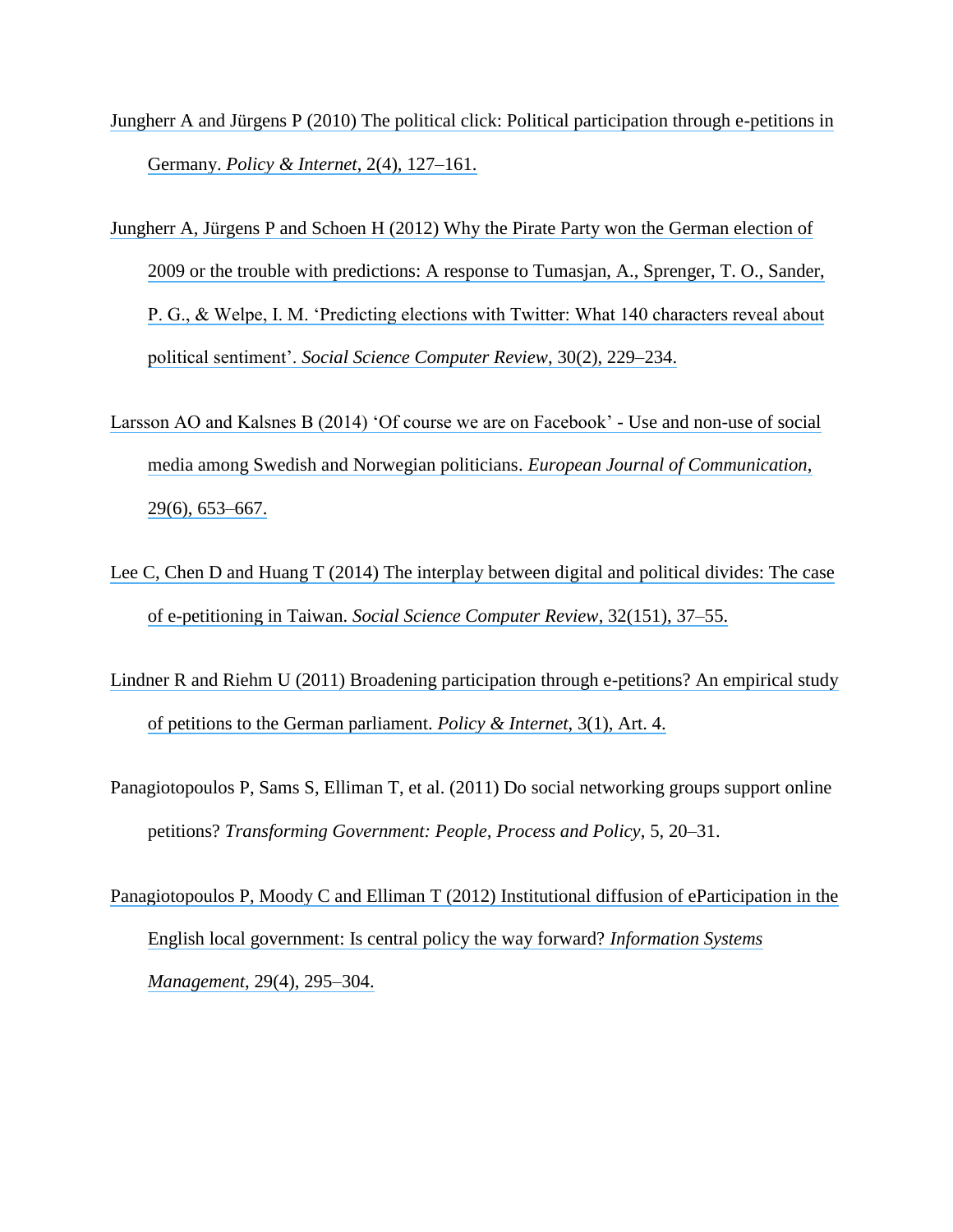[Park S, Choi Y-T and Bok H-S \(2013\) Does better e-readiness induce more use of e-government?](https://www.researchgate.net/publication/275006004_Does_better_e-readiness_induce_more_use_of_e-government_Evidence_from_the_Korean_central_e-government?el=1_x_8&enrichId=rgreq-bbd46a15905916549b6b3827777e58f7-XXX&enrichSource=Y292ZXJQYWdlOzI5NjY5NjA0NTtBUzozMzU2Mjk0NzgwNTU5MzZAMTQ1NzAzMTcxMTI1Mw==) [Evidence from the Korean central e-government.](https://www.researchgate.net/publication/275006004_Does_better_e-readiness_induce_more_use_of_e-government_Evidence_from_the_Korean_central_e-government?el=1_x_8&enrichId=rgreq-bbd46a15905916549b6b3827777e58f7-XXX&enrichSource=Y292ZXJQYWdlOzI5NjY5NjA0NTtBUzozMzU2Mjk0NzgwNTU5MzZAMTQ1NzAzMTcxMTI1Mw==) *International Review of Administrative Sciences*[, 79\(4\), 767–789.](https://www.researchgate.net/publication/275006004_Does_better_e-readiness_induce_more_use_of_e-government_Evidence_from_the_Korean_central_e-government?el=1_x_8&enrichId=rgreq-bbd46a15905916549b6b3827777e58f7-XXX&enrichSource=Y292ZXJQYWdlOzI5NjY5NjA0NTtBUzozMzU2Mjk0NzgwNTU5MzZAMTQ1NzAzMTcxMTI1Mw==)

Schmidt J-H and Johnsen K (2014) *[On the use of the e-petition platform of the German](https://www.researchgate.net/publication/272306121_On_the_Use_of_the_E-Petition_Platform_of_the_German_Bundestag?el=1_x_8&enrichId=rgreq-bbd46a15905916549b6b3827777e58f7-XXX&enrichSource=Y292ZXJQYWdlOzI5NjY5NjA0NTtBUzozMzU2Mjk0NzgwNTU5MzZAMTQ1NzAzMTcxMTI1Mw==)  Bundestag*[. HIIG Discussion Paper Series, Berlin, Available from:](https://www.researchgate.net/publication/272306121_On_the_Use_of_the_E-Petition_Platform_of_the_German_Bundestag?el=1_x_8&enrichId=rgreq-bbd46a15905916549b6b3827777e58f7-XXX&enrichSource=Y292ZXJQYWdlOzI5NjY5NjA0NTtBUzozMzU2Mjk0NzgwNTU5MzZAMTQ1NzAzMTcxMTI1Mw==) [http://papers.ssrn.com/sol3/papers.cfm?abstract\\_id=2444672.](https://www.researchgate.net/publication/272306121_On_the_Use_of_the_E-Petition_Platform_of_the_German_Bundestag?el=1_x_8&enrichId=rgreq-bbd46a15905916549b6b3827777e58f7-XXX&enrichSource=Y292ZXJQYWdlOzI5NjY5NjA0NTtBUzozMzU2Mjk0NzgwNTU5MzZAMTQ1NzAzMTcxMTI1Mw==)

- [Schumann S and Klein O \(2015\) Substitute or stepping stone? Assessing the impact of low](https://www.researchgate.net/publication/269274696_Substitute_or_stepping_stone_Assessing_the_impact_of_low-threshold_online_collective_actions_on_offline_participation_Substitute_or_stepping_stone?el=1_x_8&enrichId=rgreq-bbd46a15905916549b6b3827777e58f7-XXX&enrichSource=Y292ZXJQYWdlOzI5NjY5NjA0NTtBUzozMzU2Mjk0NzgwNTU5MzZAMTQ1NzAzMTcxMTI1Mw==)[threshold online collective actions on offline participation.](https://www.researchgate.net/publication/269274696_Substitute_or_stepping_stone_Assessing_the_impact_of_low-threshold_online_collective_actions_on_offline_participation_Substitute_or_stepping_stone?el=1_x_8&enrichId=rgreq-bbd46a15905916549b6b3827777e58f7-XXX&enrichSource=Y292ZXJQYWdlOzI5NjY5NjA0NTtBUzozMzU2Mjk0NzgwNTU5MzZAMTQ1NzAzMTcxMTI1Mw==) *European Journal of Social Psychology*[, 45\(3\), 308–322.](https://www.researchgate.net/publication/269274696_Substitute_or_stepping_stone_Assessing_the_impact_of_low-threshold_online_collective_actions_on_offline_participation_Substitute_or_stepping_stone?el=1_x_8&enrichId=rgreq-bbd46a15905916549b6b3827777e58f7-XXX&enrichSource=Y292ZXJQYWdlOzI5NjY5NjA0NTtBUzozMzU2Mjk0NzgwNTU5MzZAMTQ1NzAzMTcxMTI1Mw==)
- Send H and Schildhauer T (2014) *Online mitmachen und entscheiden: Partizipationsstudie 2014*. Berlin, Available from: http://www.hiig.de/wpcontent/uploads/2014/06/20140609\_Studie\_DIGITAL.pdf.
- Seybert H and Reinecke P (2013) *internet use statistics - individuals*. Brussels, Available from: http://ec.europa.eu/eurostat/statistics-explained/index.php/internet\_use\_statistics\_- \_individuals.

Seybert H and Reinecke P (2014) *internet and cloud services - statistics on the use by individuals*. Brussels, Available from: http://ec.europa.eu/eurostat/statisticsexplained/index.php/internet\_and\_cloud\_services\_-\_statistics\_on\_the\_use\_by\_individuals#Main\_statistical\_findings.

Tumasjan A, Sprenger TO, Sandner PG, et al. (2010) Predicting elections with Twitter: What 140 characters reveal about political sentiment. In: *Proceedings of the Fourth International*